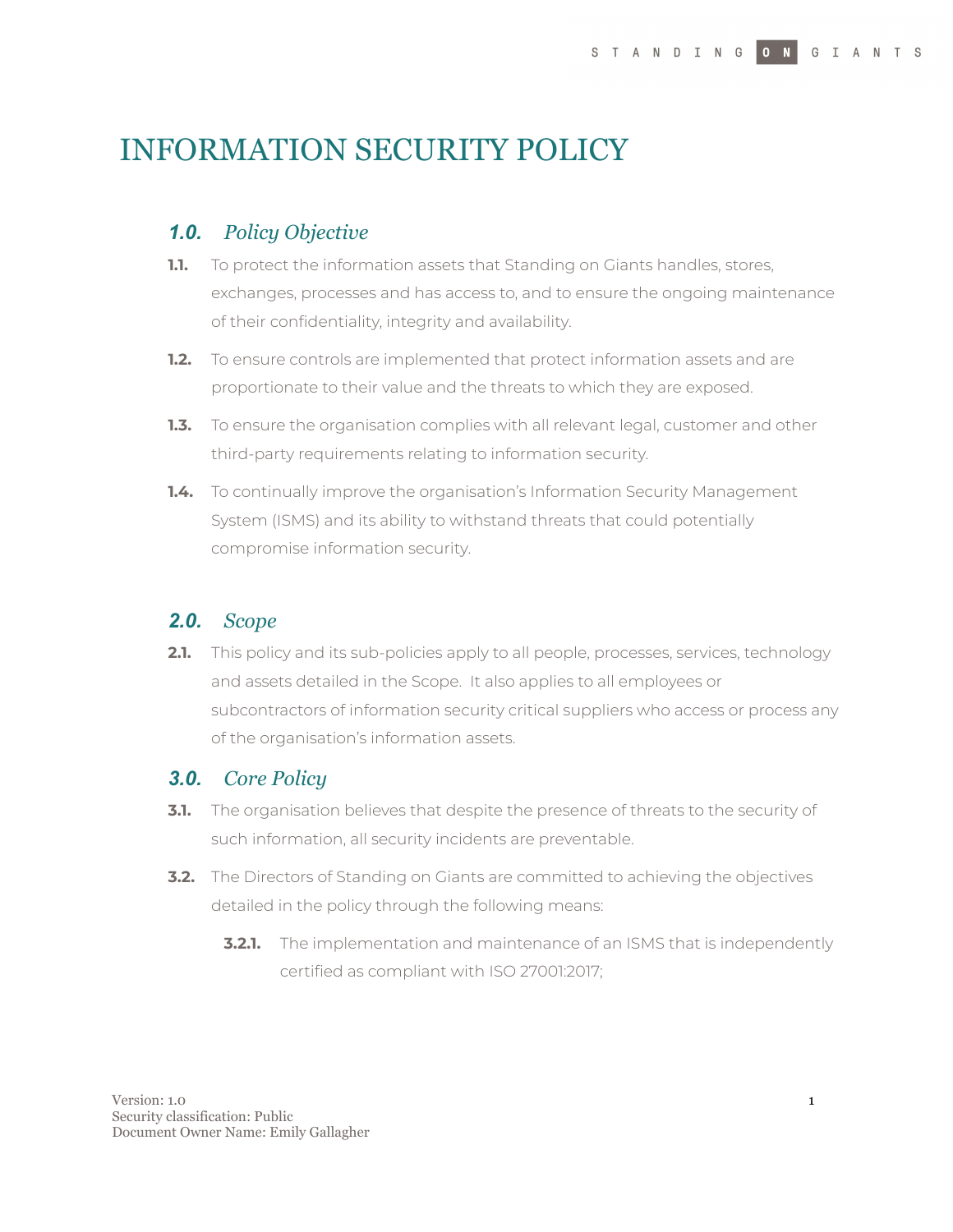- **3.2.2.** The systematic identification of security threats and the application of a risk assessment procedure that will identify and implement appropriate control measures;
- **3.2.3.** Regular monitoring of security threats and the testing/auditing of the effectiveness of control measures;
- **3.2.4.** The maintenance of a risk treatment plan that is focused on eliminating or reducing security threats;
- **3.2.5.** The maintenance and regular testing of a Business Continuity Plan;
- **3.2.6.** The clear definition of responsibilities for implementing the ISMS;
- **3.2.7.** The provision of appropriate information, instruction and training so that all employees are aware of their responsibilities and legal duties, and can support the implementation of the ISMS;
- **3.2.8.** The implementation and maintenance of the sub-policies are detailed in this policy.
- **3.3.** The appropriateness and effectiveness of this policy and the means identified within it, for delivering the organisation's commitments will be regularly reviewed by Top Management.
- **3.4.** The implementation of this policy and the supporting sub-policies and procedures is fundamental to the success of the organisation's business and must be supported by all employees and contractors who have an impact on information security as an integral part of their daily work.
- **3.5.** All information security incidents must be reported to the Head of Solutions. Violations of this policy may be subject to the organisation's **[Disciplinary](https://docs.google.com/document/d/1u-E_pqvMgHIQHYJfaWP-BYxe_Y8ioiUeMAShp47QgBs/edit#) Policy and [Procedure](https://docs.google.com/document/d/1u-E_pqvMgHIQHYJfaWP-BYxe_Y8ioiUeMAShp47QgBs/edit#).**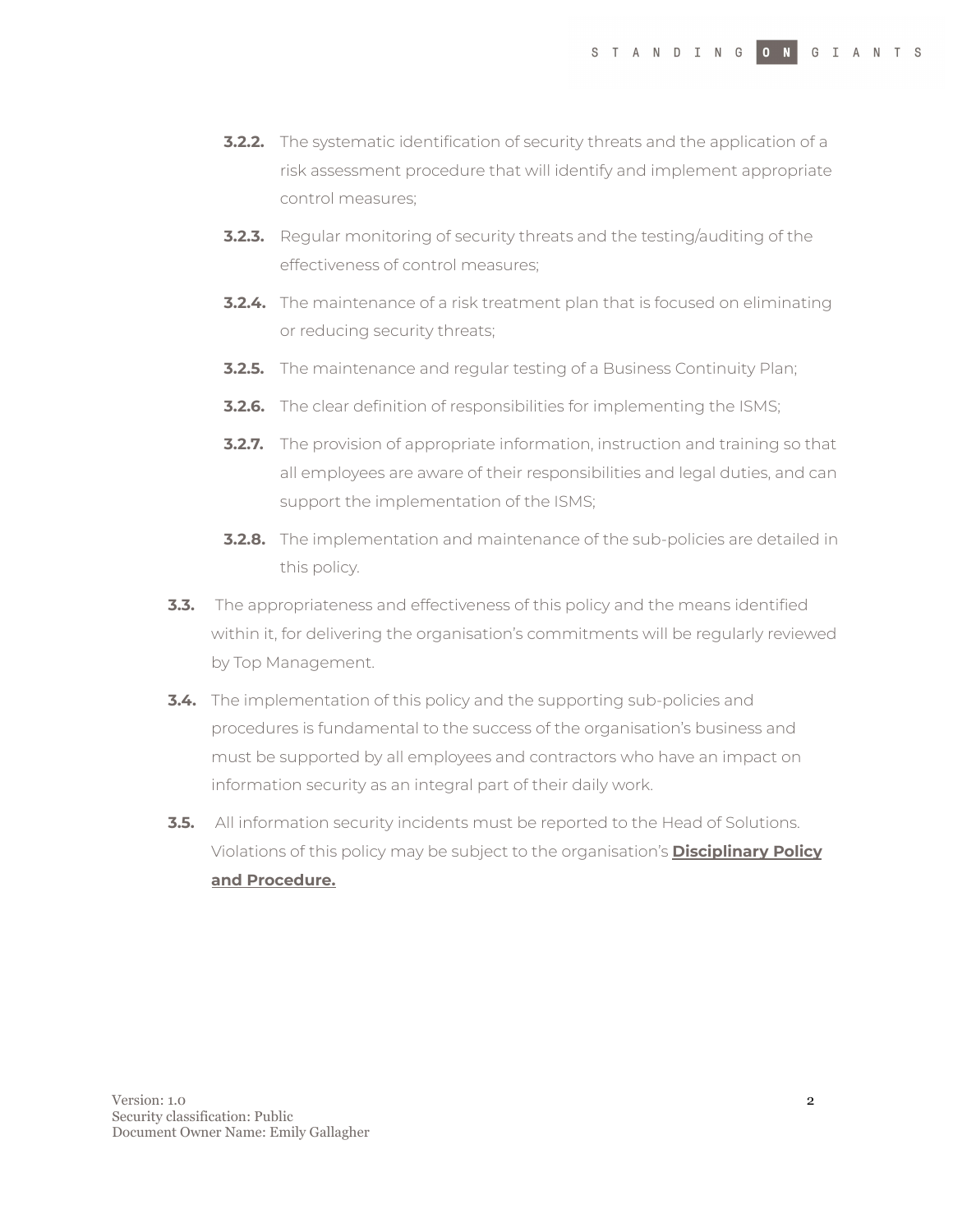Signed on behalf of Standing on Giants:

Zsuzsanna Recsey

Position: CEO COMPOSITION: CEO Date: 01/22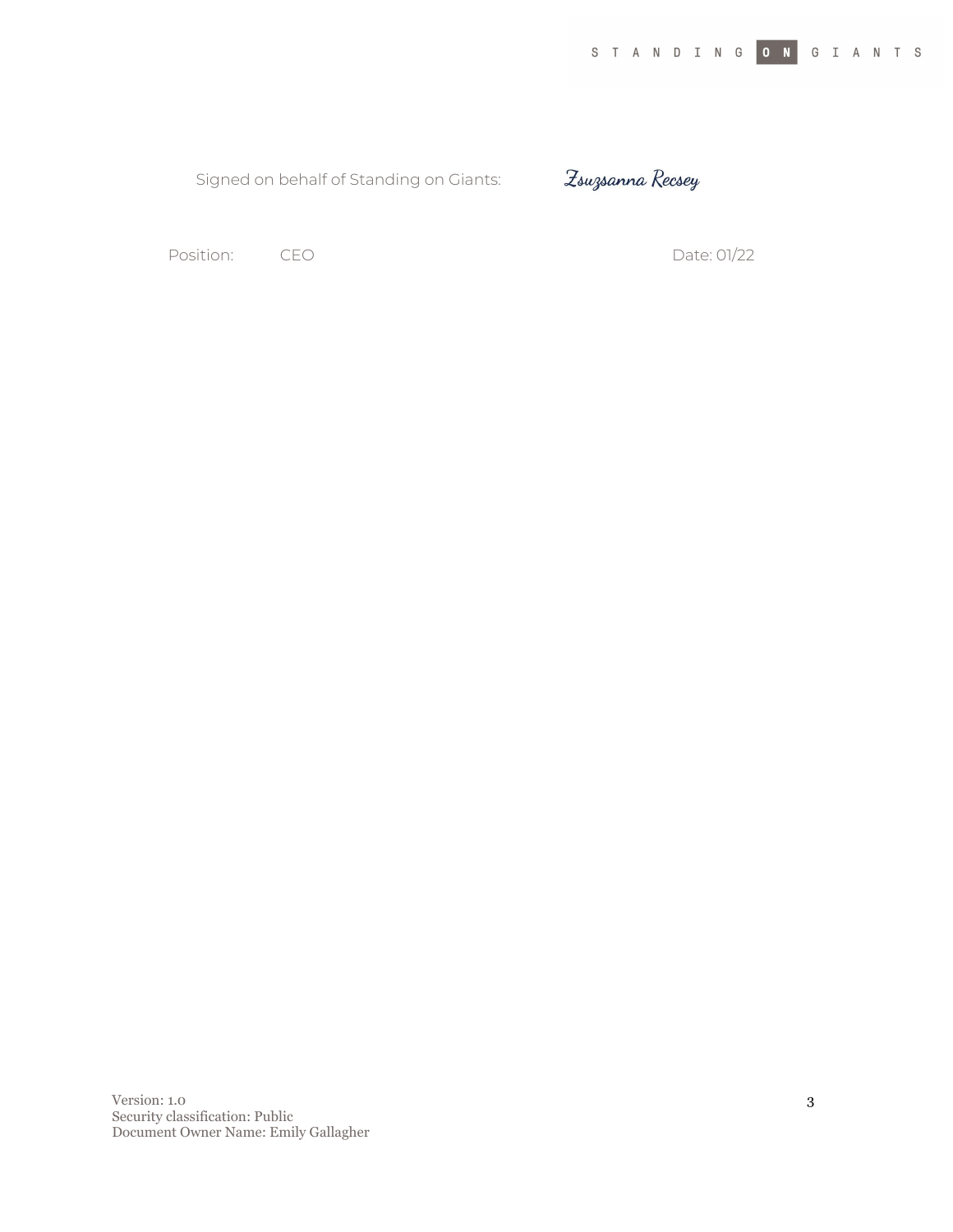## *4.0. xSub-policy index*

| Responsibilities                                          | $\overline{\pm}$          |
|-----------------------------------------------------------|---------------------------|
| Definitions                                               | $\overline{5}$            |
| <b>Associated Documents</b>                               | $\underline{\mathcal{Q}}$ |
| <b>Acceptable Use of Assets Policy</b>                    | $\underline{10}$          |
| <b>Access Control Policy</b>                              | 12                        |
| <b>Backup Policy</b>                                      | 17                        |
| Clear Desk and Clear Screen Policy                        | $\underline{18}$          |
| <b>Communication Policy</b>                               | 19                        |
| Cryptographic Controls Policy                             | 20                        |
| Information Classification, Labelling and Handling Policy | 22                        |
| Mobile Devices Policy                                     | 24                        |
| <b>Protection from Malware Policy</b>                     | 28                        |
| Protection of Personal Information Policy                 | 30                        |
| <b>Suppliers Policy</b>                                   | 40                        |
| <b>Teleworking Policy</b>                                 | 43                        |
| Use of Software Policy                                    | 45                        |
| Policy Review                                             | 46                        |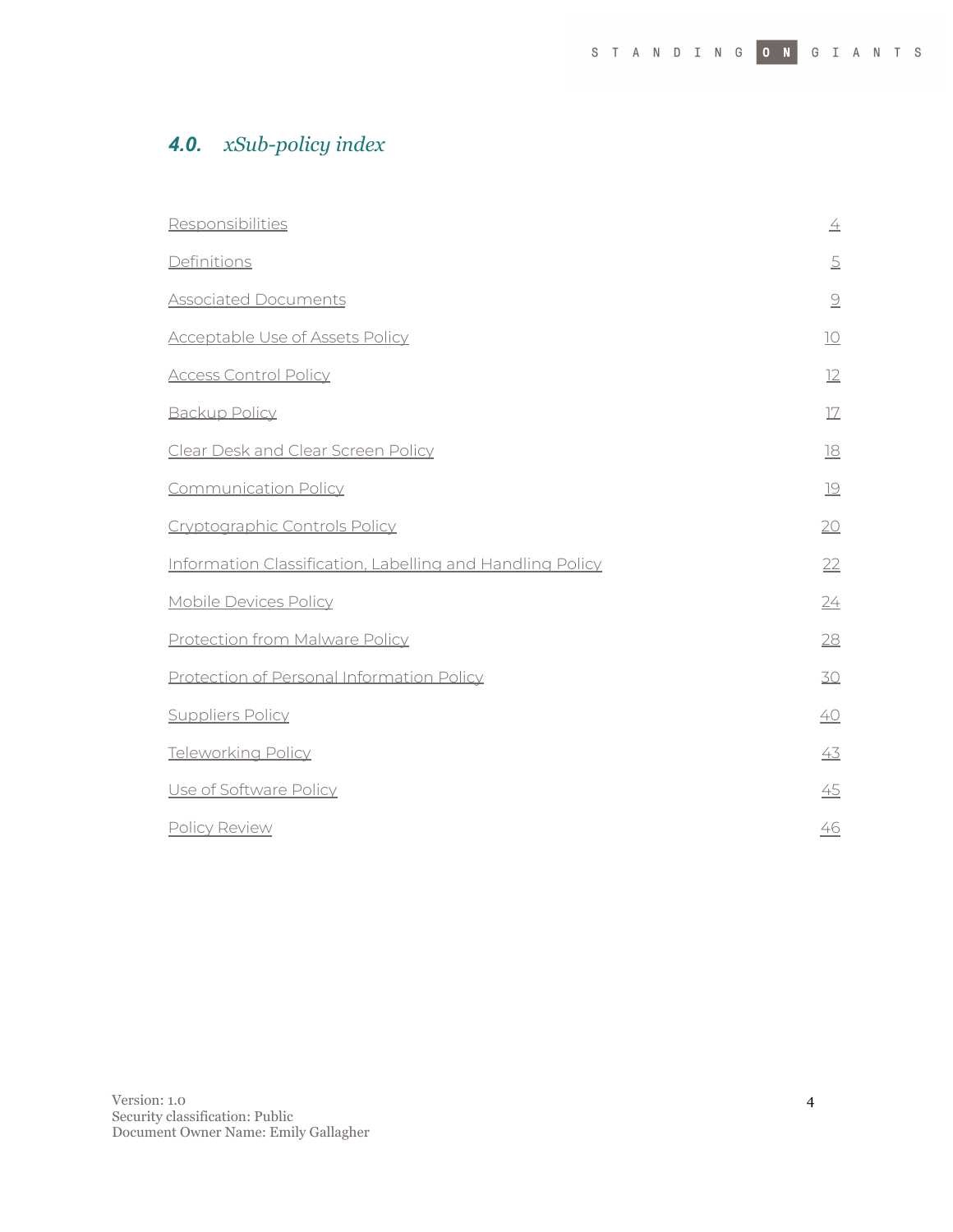## <span id="page-4-0"></span>*5.0. Responsibilities*

- **5.1.** It is the responsibility of the **Operations Manager** to ensure that this policy is implemented and that any resources required are made available.
- **5.2.** It is the responsibility of the **Head of Solutions** to monitor the effectiveness of this policy and report the results at management reviews.
- **5.3.** It is the responsibility of the **Operations Manager** to create and maintain an Asset and Risk Assessment Register and to ensure all assets that need to be covered by this policy are identified.
- **5.4.** It is the responsibility of all employees and subcontractors, and employees and subcontractors of information security critical suppliers, to adhere to this policy and report to the **Operations Manager** any issues they may be aware of that breach any of its contents.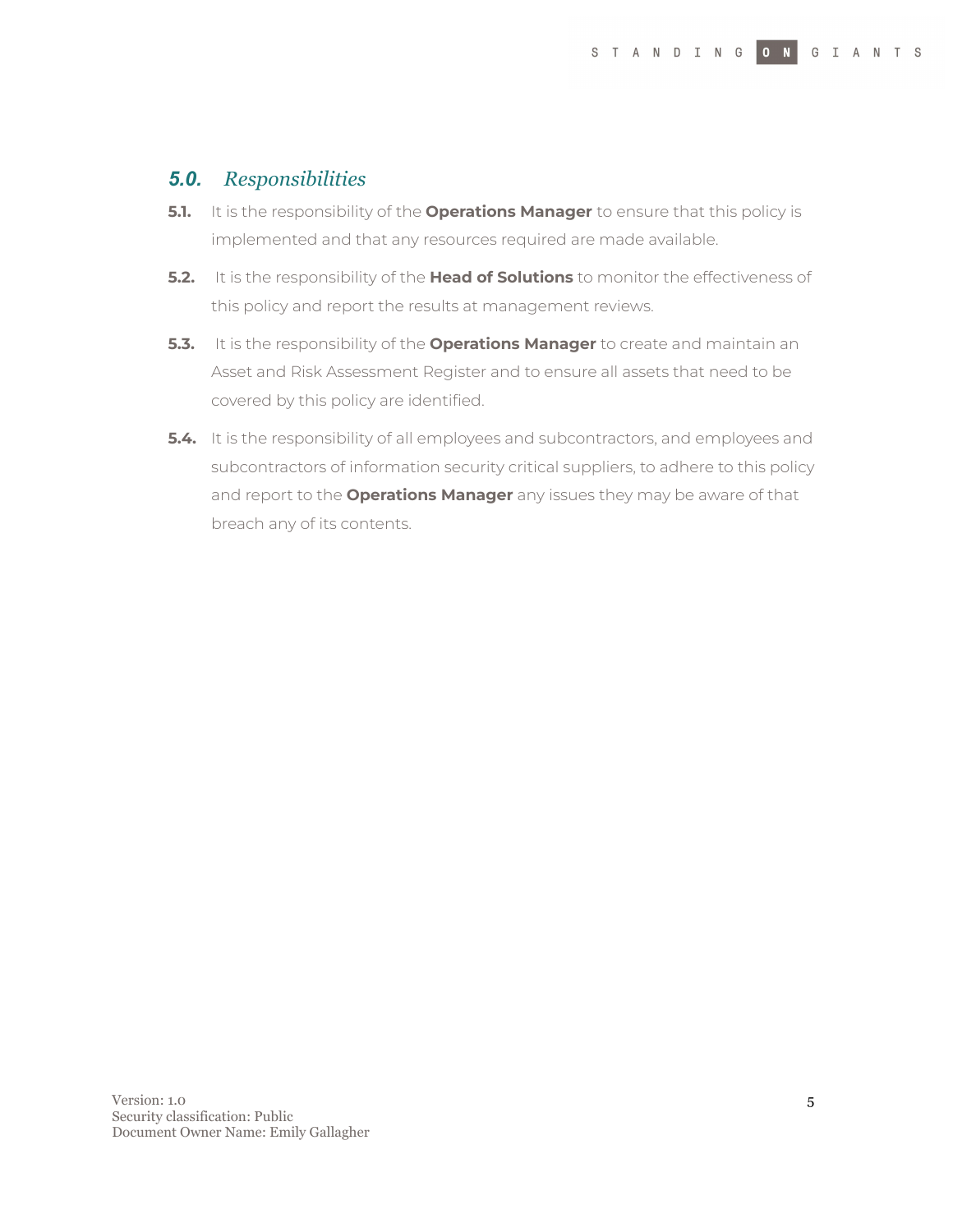## <span id="page-5-0"></span>*6.0. Definitions*

- **6.1. Anti-virus software**: Software used to prevent, detect and remove malware. Anti-virus can also mean anti-malware and/or anti-spyware.
- **6.2. Asset:** Any physical entity that can affect the confidentiality, availability and integrity of the organisation's information assets.
- **6.3. Availability:** The accessibility and usability of an information asset upon demand by an authorised entity.
- **6.4. Automated decision making:** Processing of information that results in decisions being made about Information Subjects without any review of the information being made by an individual.
- **6.5. Beyond use:** Controls placed on Personal Information that it is no longer necessary for Standing on Giants to keep where it is not reasonably feasible to delete the information. These controls must comply with guidance from the Information Commissioner's Office (see Information Commissioner's Office Guidance on GDPR Compliance).
- **6.6. Computer systems:** A system of one or more computers and associated software, often with common storage, including servers, workstations, laptops, storage and networking equipment.
- **6.7. Confidential information:** Any type of information that has been specified by the organisation's Information Classification, Labelling and Handling Policy as requiring protection through the application of cryptographic controls when it is stored or transferred electronically.
- **6.8. Confidentiality:** The restrictions placed on the access or disclosure of an information asset.
- **6.9. Controller:** A natural or legal person, public authority, agency or other body that, alone or jointly with others, determines the purposes and means of the processing of a set of Personal Information.
- **6.10. Electronic communication facilities (ECF):** Any asset that can be used to electronically transfer information.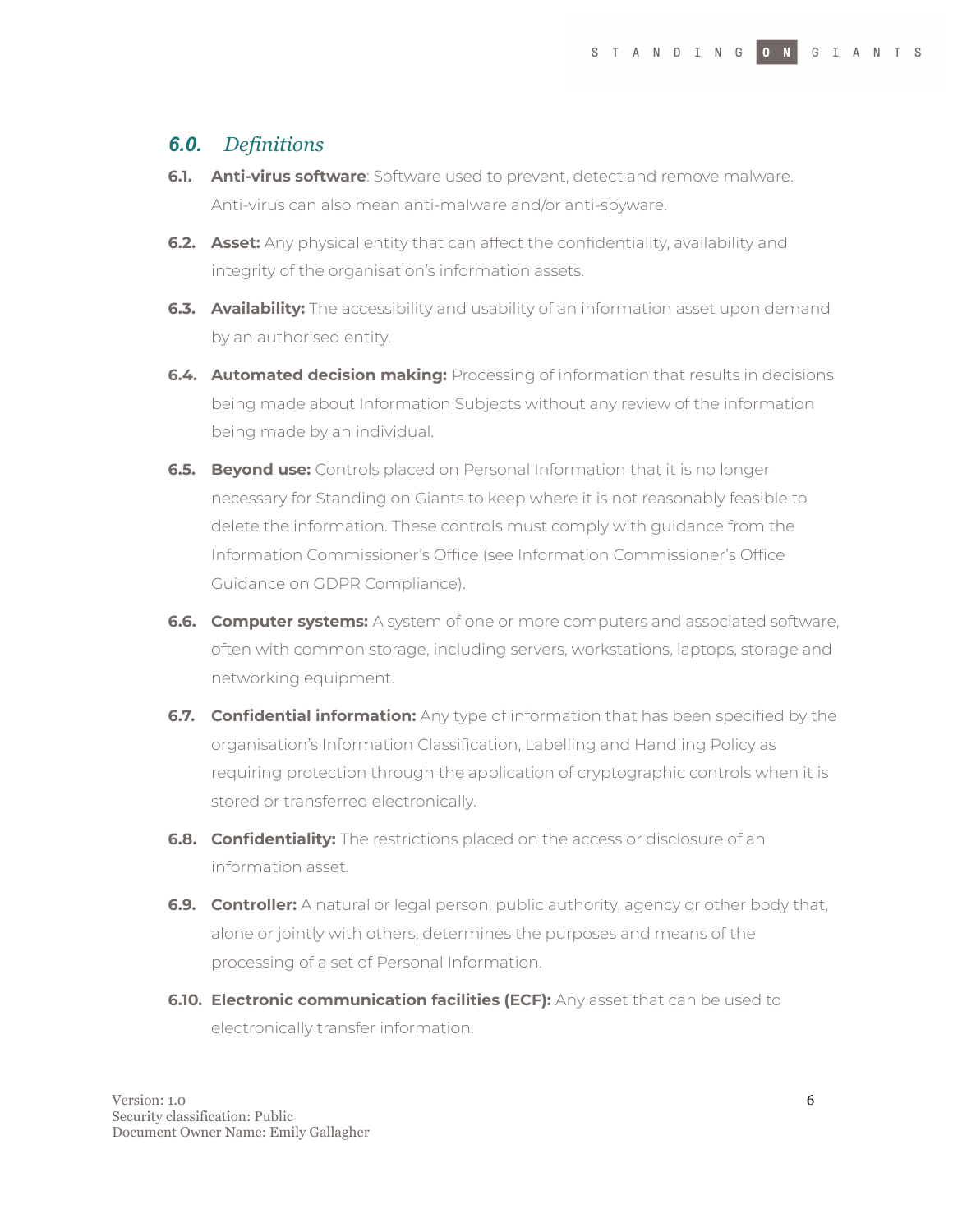- **6.11. Electronic messages:** The electronic transfer of information by means such as email, texts, blogs, message boards and instant messaging.
- **6.12. Equipment:** Any asset that can be used to electronically store and/or process information.
- **6.13. High-risk processing:** Processing of Personal Information (in particular using new technologies) that is likely to result in a high risk to the rights and freedoms of Information Subjects (see Information Commissioner's Office Guidance on GDPR Compliance).
- **6.14. Identifiable Natural Person:** A natural person who can be identified directly or indirectly, in particular with reference to an identifier such as a name, an identification number, location data, an online identifier or to one or more factors specific to the physical, physiological, genetic, mental, economic, cultural or social identity of that person.
- **6.15. Information asset:** Any information that has value to the organisation's stakeholders and requires protection.
- **6.16. Information processing facility (IPF):** Any network of assets that can be used to electronically store, process or transmit information.
- **6.17. Information security-critical supplier (ISCS)**: Any supplier of goods or services that as part of their scope of supply will potentially have unsupervised access to any of the organisation's premises, access to one or more of the organisation's information assets, or provides software or hardware used in the organisation's information processing facilities or electronic communication facilities.
- **6.18. Information security incident:** Any event that has a potentially negative impact on the confidentiality and/or integrity and/or availability of an information asset.
- **6.19. Information subject:** An Identifiable Natural Person who has Personal Information that Standing on Giants is the Controller of or is a Processor of on behalf of a Controller.
- **6.20. Integrity:** The accuracy and completeness of an information asset.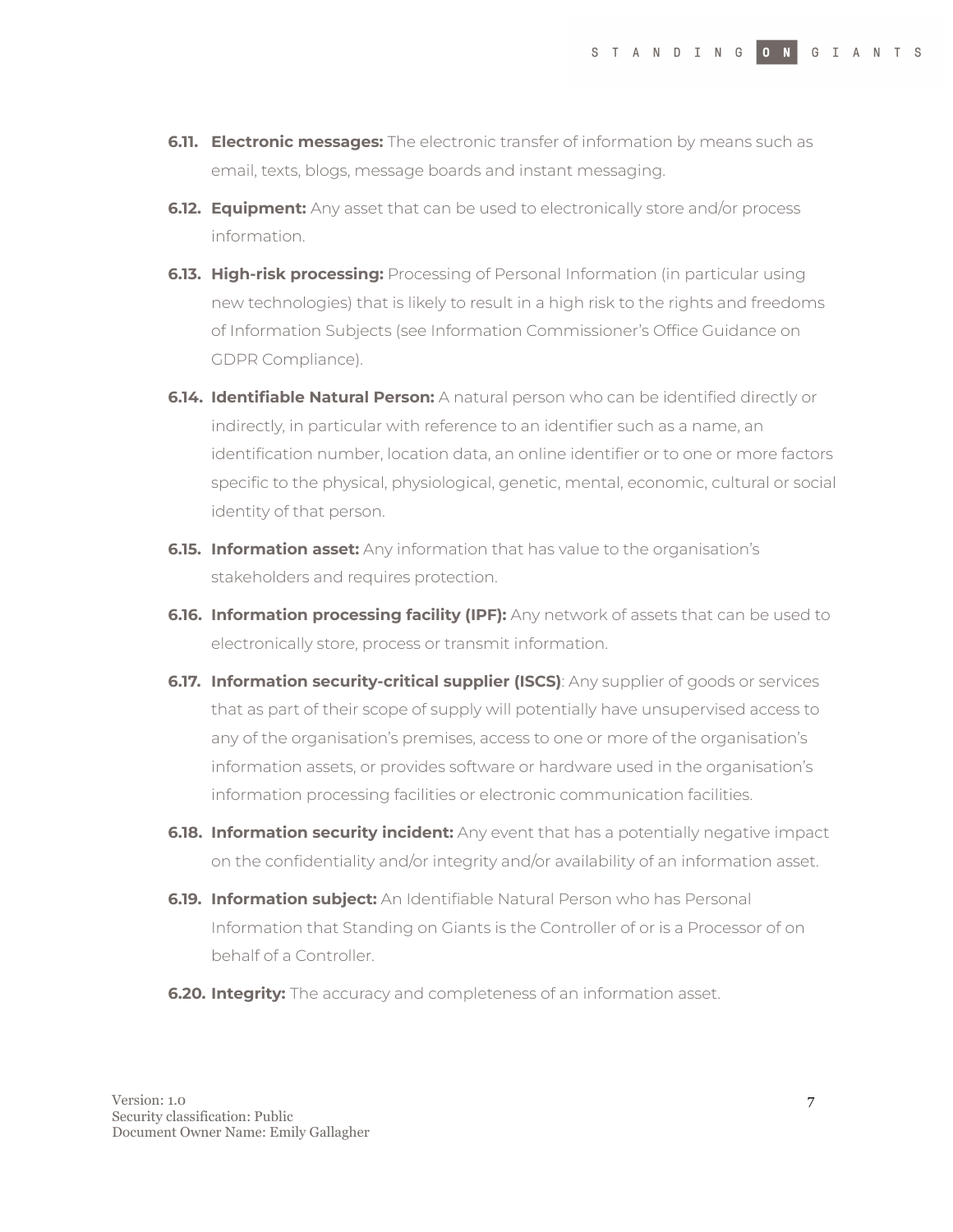- **6.21. Mail server:** A system based on software and hardware that sends, receives and stores electronic mail.
- **6.22. Malware:** Malicious software, such as viruses, trojans, worms, spyware, adware, macros, mail bombs and rootkits which are specifically designed to disrupt or damage a computer system.
- **6.23. Mobile device:** Laptop computers, tablet computers, smart telephones, mobile telephones and any other handheld or portable devices capable of processing or transmitting information.
- **6.24. Operating facility:** Any physical location containing assets owned by the organisation that the organisation controls, including buildings, offices, departments and locations affiliated with the organisation that are used to create, access, store or process any of the organisation's information assets.
- **6.25. Personal Information:** Any information relating to an Identifiable Natural Person.
- **6.26. Personal Information protection principles:** Principles that shall be applied to all Personal Information as laid down in the Data Protection Act 2018, the General Data Protection Regulation (EU 2016/679) and any subsequent amendments.
- **6.27. Processor:** A natural or legal person, public authority, agency or other body which processes Personal information on behalf of a Controller.
- **6.28. Remote users:** Users accessing the organisation's assets at locations other than its operating facilities, such as home offices, shared locations, hotels and where users are travelling, including standalone access and remote connections to the organisation's information processing facilities.
- **6.29. Restricted access:** Any physical location where access is restricted to named personnel only.
- **6.30. Software:** All programs and operating information used by equipment, including those being developed following the customer's requirements for the user.
- **6.31. Supply of goods and services agreement**: A legally binding contract between the organisation and a supplier for the supply of a defined scope of goods and services.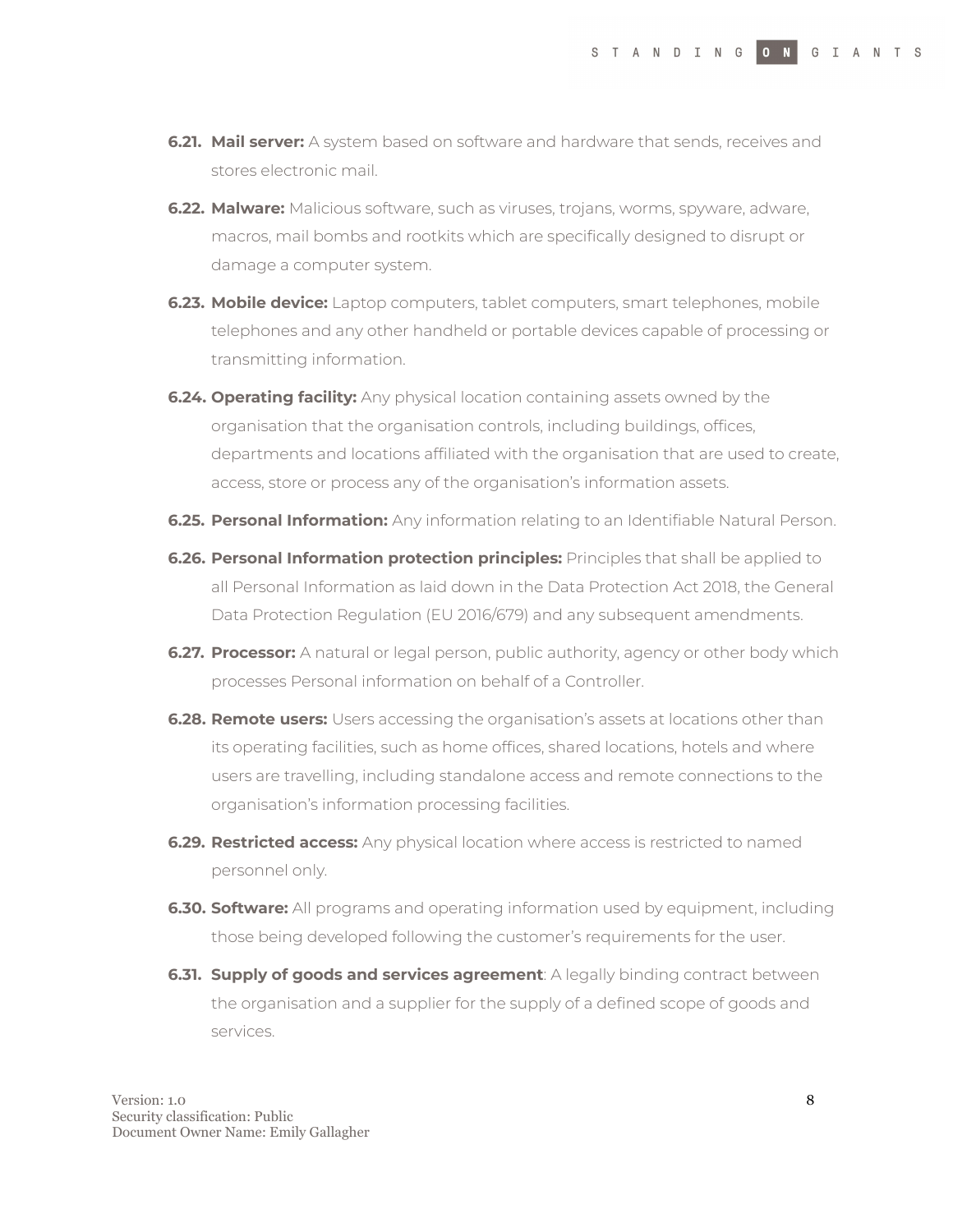- **6.32. Teleworker:** Any person that undertakes teleworking on behalf of the organisation.
- **6.33. Teleworking:** The access, processing and storage of information assets at locations that are not under the control of the organisation.
- **6.34. User:** An individual or organisation that uses one or more of the organisation's assets, including software once it is post-General Availability (GA).
- **6.35. Visual aids:** Any asset used to display information to the occupants of a room.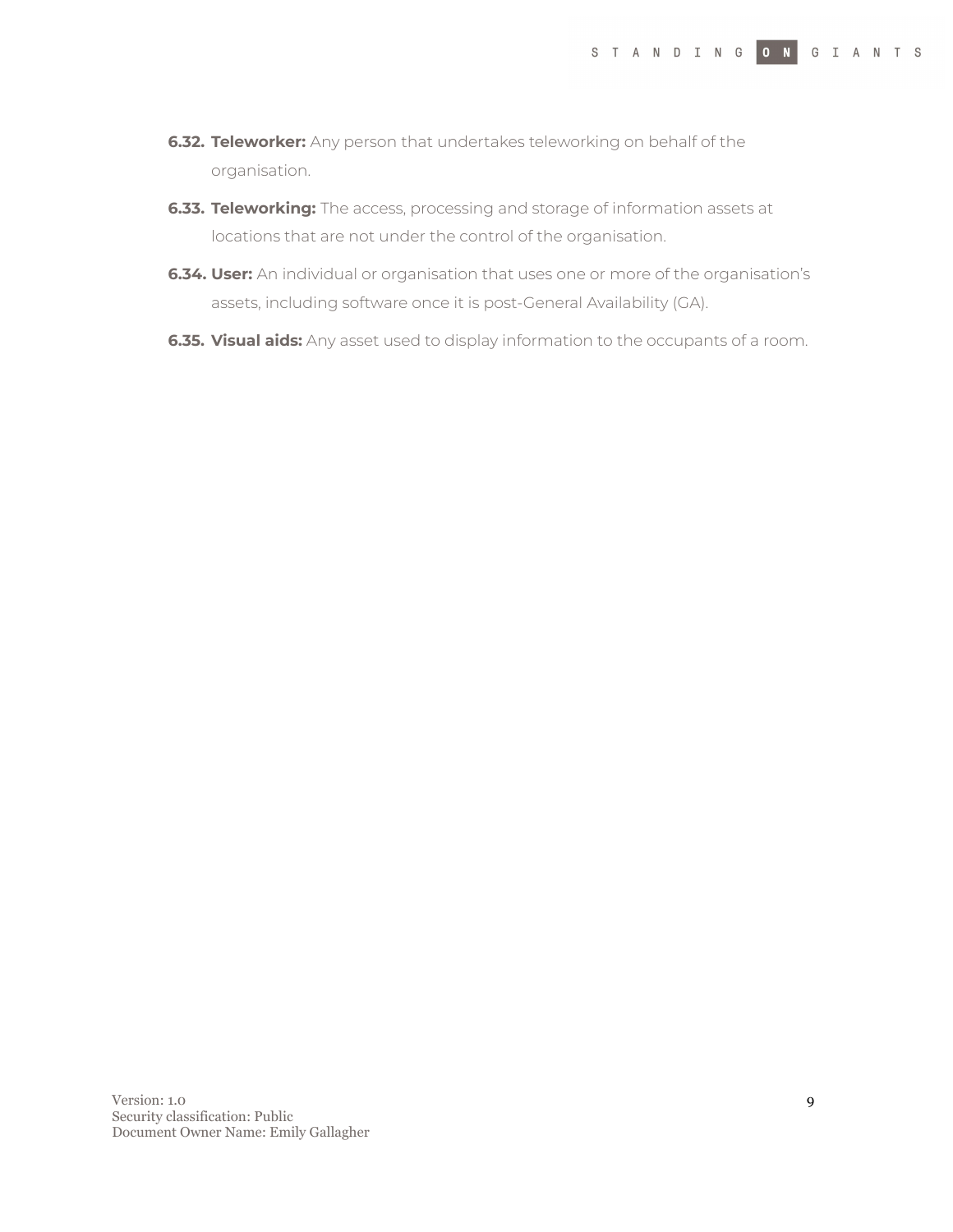## <span id="page-9-0"></span>*7.0. Associated Documents*

**7.1.** All associated documents referred to in this policy are either hyperlinked or in bold and underlined.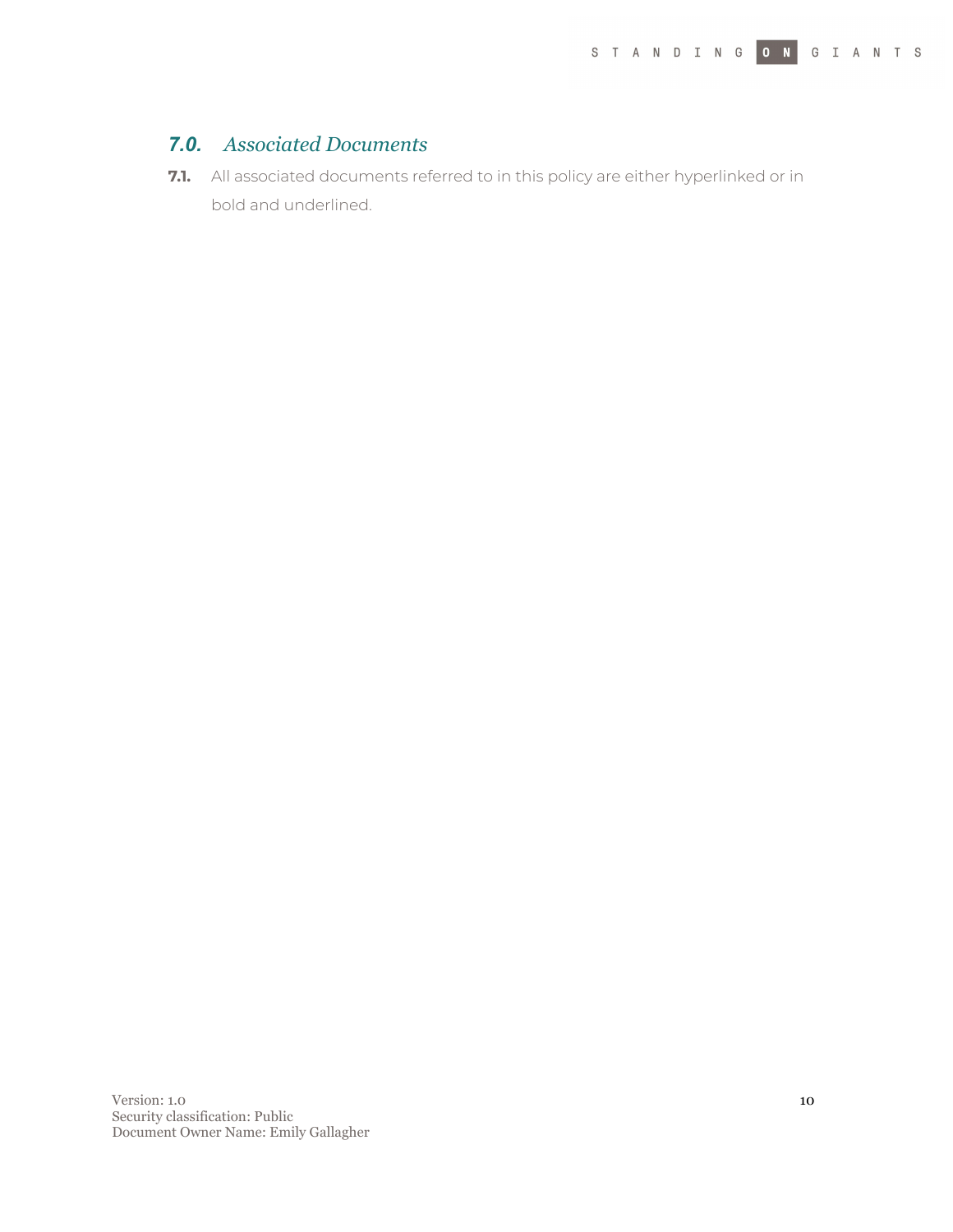## <span id="page-10-0"></span>*8.0. Acceptable Use of Assets Policy*

#### **8.1.** This sub-policy specifies the controls that need to be applied to:

- **8.1.1.** Authorise the use of any asset owned by, or under the control of, the organisation; and
- **8.1.2.** Minimise the risks to information security arising from the misuse or unauthorised use of the organisation's assets.

#### **8.2.** Use of electronic communication facilities (ECFs)

- **8.2.1.** All users of ECFs must be authorised to do so by the organisation's **Access Control Policy**.
- **8.2.2.** Users must only use assets to access and transfer information for which they have been authorised by the **Access Control Policy** and the Information Classification, Labelling and Handling Policy.
- **8.2.3.** Users must apply extreme caution when opening email attachments received from unknown senders. If in doubt, please ask the Operations Manager for advice.
- **8.2.4.** Users must not:
	- Disclose user IDs and personal passwords which give access to the organisation's assets unless authorised by the **Head of Solutions**;
	- Allow any third party to access the organisation's ECFs;
	- Use any access method other than the method provided to them by the organisation;
	- Deliberately cause damage to any of the organisation's ECFs, including maliciously deleting, corrupting or restricting access to the data contained therein;
	- Deliberately introduce viruses or other harmful sources of malware into the organisation's ECFs;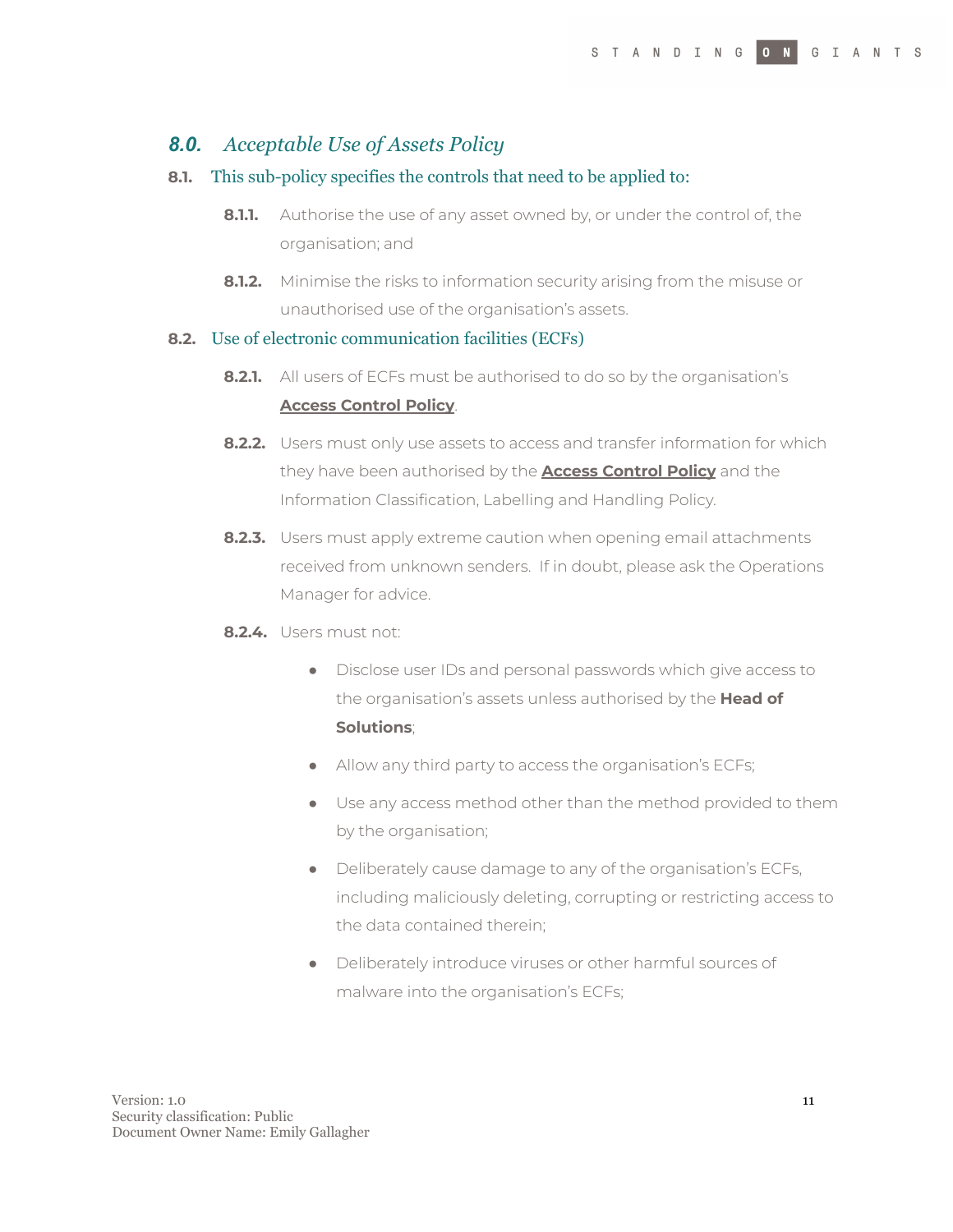- Deliberately access external sources that are not authorised and not related to the organisation's activities;
- Knowingly access, download or store materials from the internet that are illegal, immoral, unethical or deemed to be indecent or gross in nature;
- Send unsolicited, unauthorised or illegal materials to any internal or external recipient;
- Install, modify, delete or remove software in a way that contravenes the **Use of Software Policy**;
- Assist or create a potential security breach or disruption to the organisation's ECFs in any way;
- Use any ECFs for any personal reasons, other than those authorised by the organisation.
- **8.2.5.** Any user-supplied equipment must be approved by the **Head of Solutions** for connection to any of the organisation's ECFs.
- **8.2.6.** The organisation reserves the right to monitor the use of all ECFs.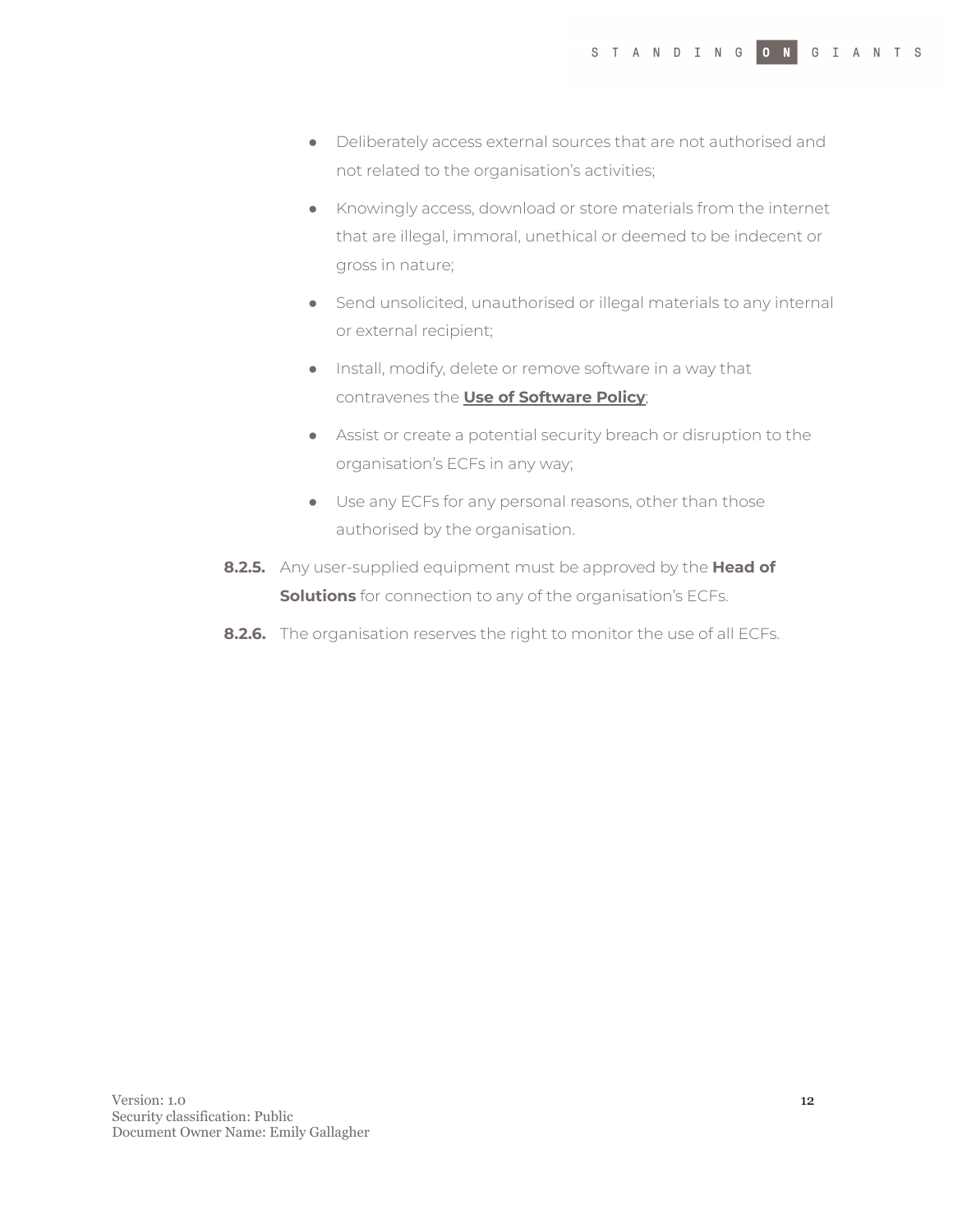## <span id="page-12-0"></span>*9.0. Access Control Policy*

**9.1.** This sub-policy specifies the access controls that need to be applied to all information assets that contain information held by the organisation.

#### **9.2.** Access to the information assets, operating facilities and information processing facilities

- **9.2.1.** Access to information assets, operating facilities and information processing facilities must only be provided to individuals who need it to complete tasks specified in their job description or as instructed by a member of the Leadership Team of the organisation.
- **9.2.2.** All user access must be attributed to an identifiable person.
- **9.2.3.** All unsupervised access to information assets, operating facilities and information processing facilities must be authorised by the person specified in and recorded on, the **Access Control Register**.
- **9.2.4.** The **Head of Solutions** is responsible for:
	- Ensuring no single person can access, modify or use the organisation's assets without authorisation or detection;
	- Authorising and recording the use of any software that might be capable of overriding this sub-policy;
	- Authorising and recording access to any software source codes;
	- Authorising and recording individual user access to information processing facilities, electronic communication facilities, mobile devices, operating facilities and restricted access areas using an **Asset and Access Control Review Form**;
	- Ensuring that individuals who enable and disable access to an organisation's asset do not have access to any software that monitors the use of the asset;
	- Ensuring that the access control for specific assets and information processing facilities meets the security requirements of each information asset owner;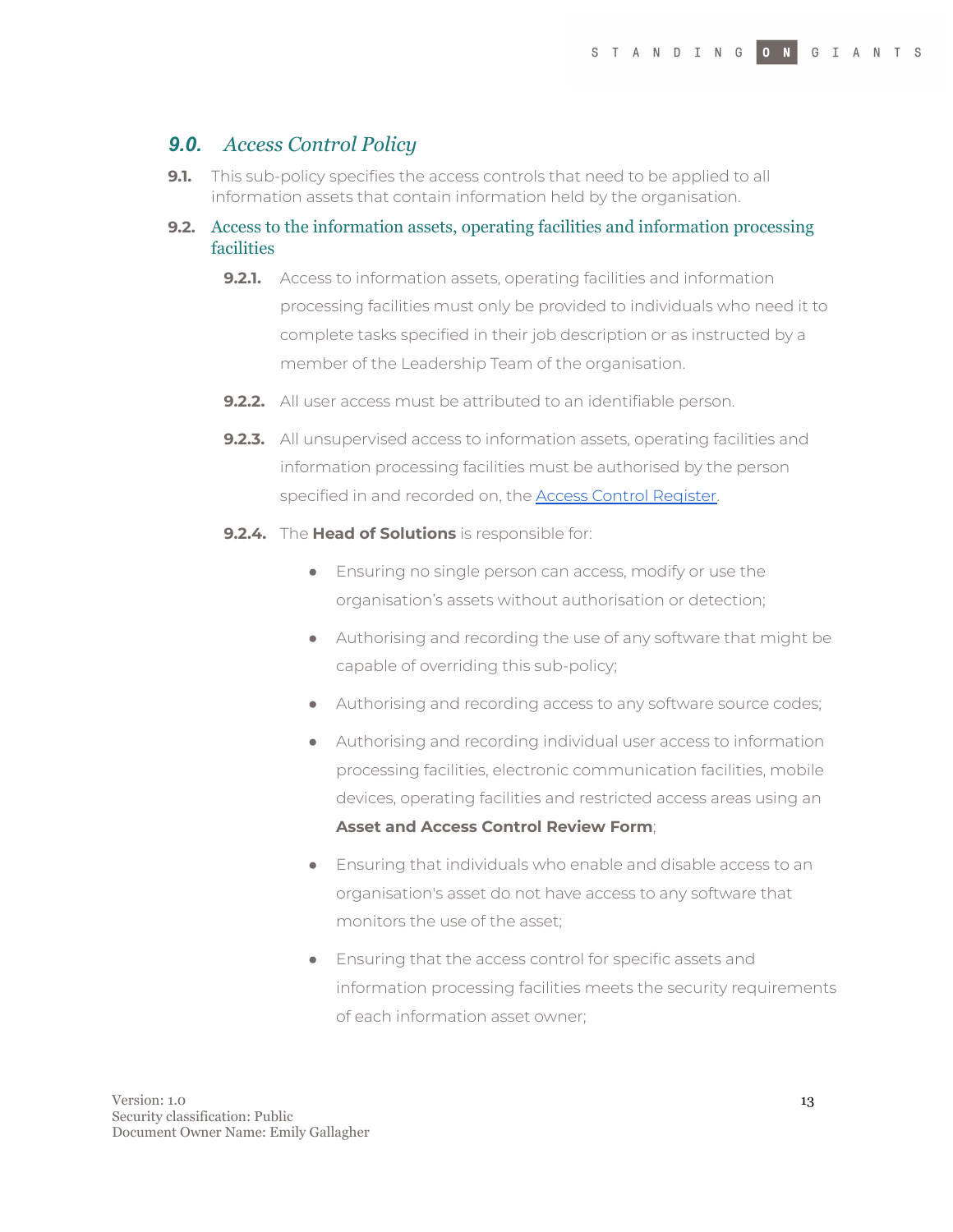● Regularly review the logs of system administrator access and actions.

#### **9.3.** Control of access to information processing facilities

- **9.3.1. The Operations Manager** is responsible for:
	- Arranging access with the **Head of Solutions** as part of the induction of new starters, and as part of any role changes within the organisation;
	- Arranging the removal of access by notifying the **Head of Solutions** of leavers from the organisation and as part of any role changes;
	- Ensuring access to any asset is not provided to an individual who has not received formal training in the Information Security Policy;
	- Ensuring individual access privileges are reviewed upon a change of role or change in responsibilities;
	- Recording the status of each user's access privileges in the **Access Control Register**;
	- Ensuring redundant user access IDs are not issued to other users;
	- Ensuring the immediate removal of all access rights of a user upon termination of their **Employment Contract** or Supply of Goods and Services Agreement, or in the event of a security incident that relates to their access rights.

#### **9.3.2.** The **Operations Manager** is responsible for:

- Responding promptly to requests for the activation and deactivation of user account access made to them by the **Head of Solutions**;
- Configuring and reviewing user access to the organisation's assets and information processing facilities as specified in the Access Control Register;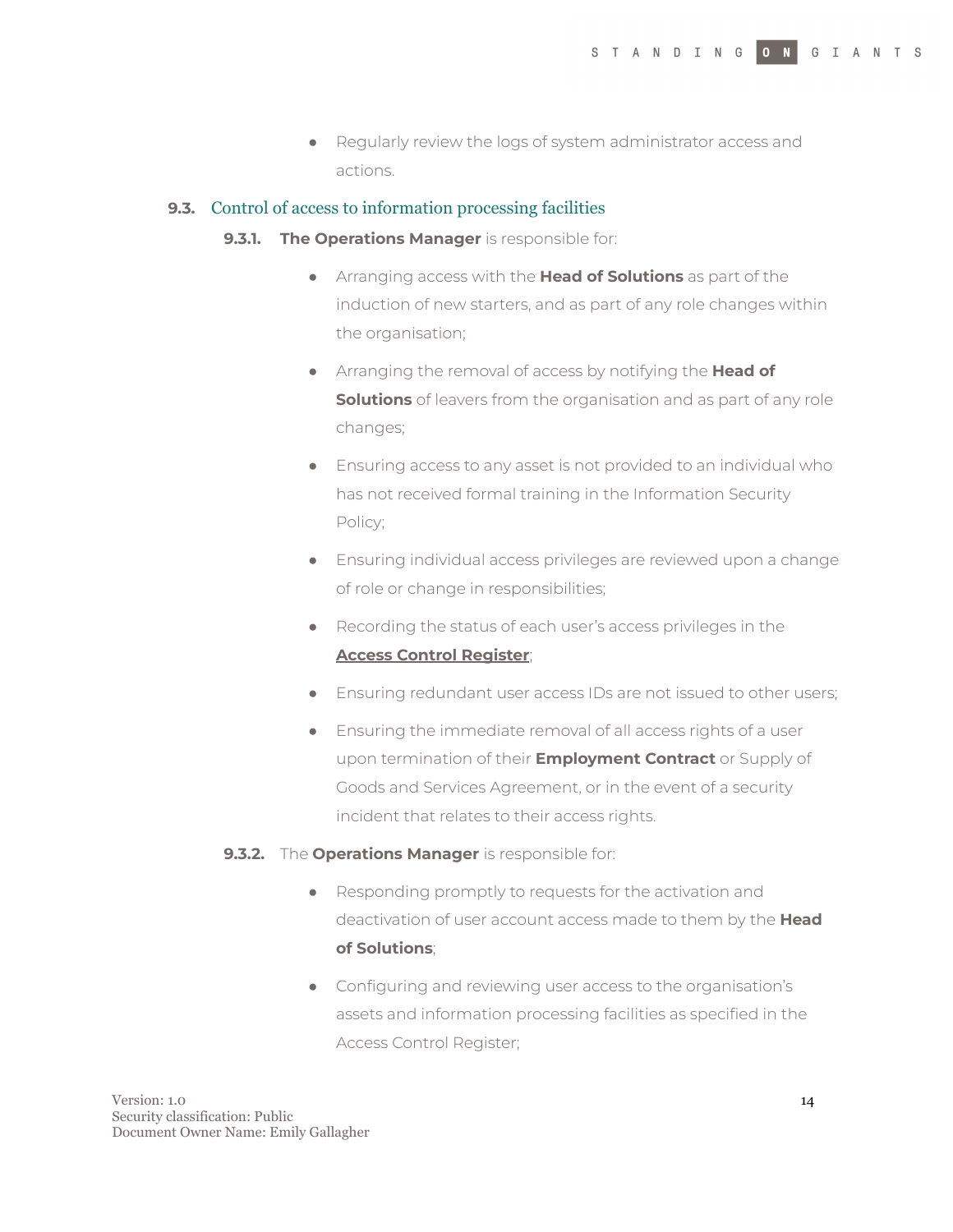- Removing any expired or unused accounts;
- Testing that deactivated, deleted and removed accounts are no longer accessible;
- Implementing access control systems and mechanisms for the organisation's assets and information processing facilities as directed by the **Head of Solutions**;
- Logging and monitoring all access to the organisation's assets and information processing facilities and providing access logs where requested to do so;
- Ensuring that access log files cannot be edited or deleted.
- **9.3.3.** Any password rules and user security controls implemented must satisfy the following criteria:
	- Passwords must be at least 8 characters in length;
	- Use a mix of alphanumeric characters (letters and numbers) and symbols: Uppercase (capital) letters. Examples: A, E, R, Lowercase (small) letters. Examples: a, e, r, Numbers. Examples: 2, 6, 7, Symbols and special characters. Examples: ! @ & \*
	- Users must have 2-factor authentication enabled;
	- Passwords must automatically expire every 3 Months;
	- Historic passwords cannot be repeated;
	- Users must be asked to change their passwords on initial access or if access needs to be re-established for any reason;
	- Passwords must be obscured on any access point that displays them, typically marked with an asterisk;
	- Password files or data must be stored in encrypted secure areas and encrypted whilst transferred;
	- All displays must have a timeout of 5 minutes or less where the user is prompted to enter a password to access the system.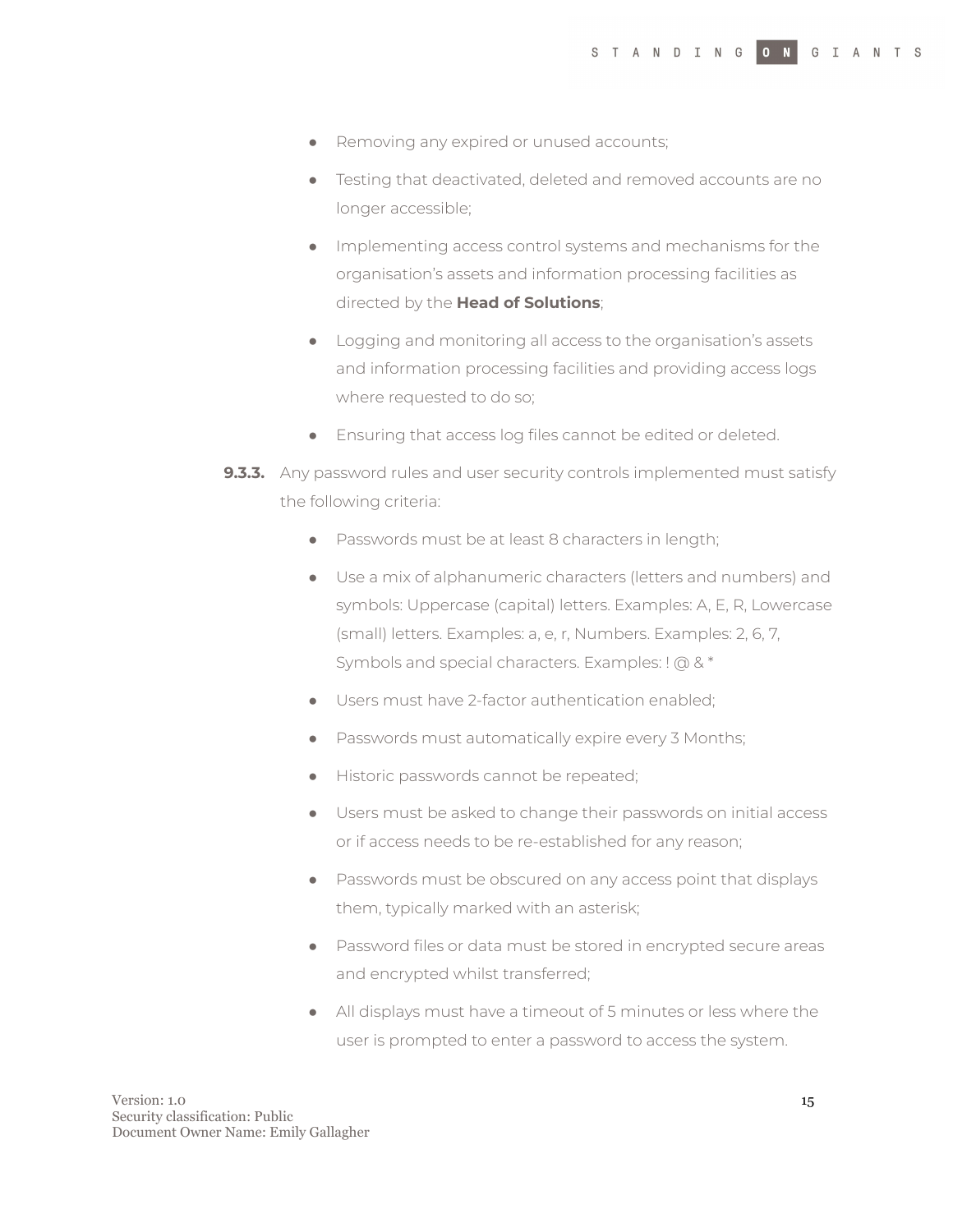#### **9.3.4.** The **Operations Manager** is responsible for:

- Granting permanent or temporary access to restricted areas;
- Reviewing access to restricted areas every Month and authorising changes where required;
- Leading and providing support to incident investigations where required.
- **9.3.5.** All-access requests to restricted areas must be made in writing and, as a minimum, include the following information:
	- Reason for access:
	- Areas of access required;
	- Start and finish date (if permanent please state this);
	- Line manager's approval (in writing);
	- Any specific requirements, including restrictions and limitations of access.

#### **9.4.** Access to remote users

- **9.4.1.** All users must adhere to the **Physical and Environmental Security Policy**, **Mobile Devices Policy** and **Acceptable Use of Assets Policy** when using the organisation's assets in remote locations.
- **9.4.2.** Remote access to the organisation's network and information processing facilities must:
	- Only be provided to authorised users;
	- Only be used with approved assets, following the **Acceptable Use of Assets Policy**, **Teleworking Policy** and **Mobile Devices Policy**;
	- Be set to timeout after **5 mins** of inactivity;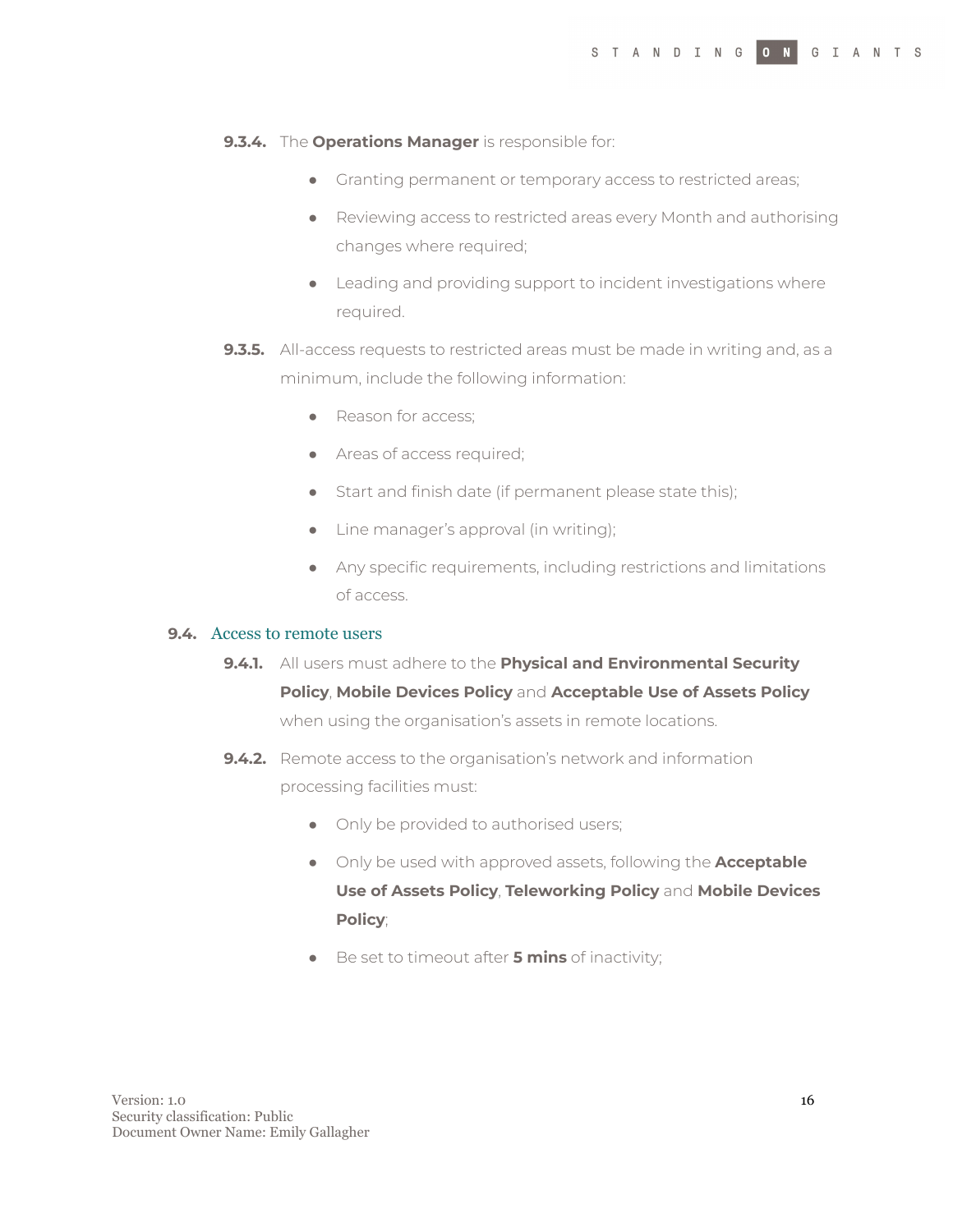#### **9.5.** Remote access to customer networks

- **9.5.1.** Employees are permitted to work from places other than their home address, including abroad at the discretion of their line manager and or the leadership team. Working from a public space or abroad is permitted when:
	- A VPN has been set up for their account
	- Employees ensure that they are complying with the **teleworking policy**
- **9.5.2.** Any requests to work abroad must be approved in advance by the employee's line manager, allowing sufficient time to set up a VPN for the employee.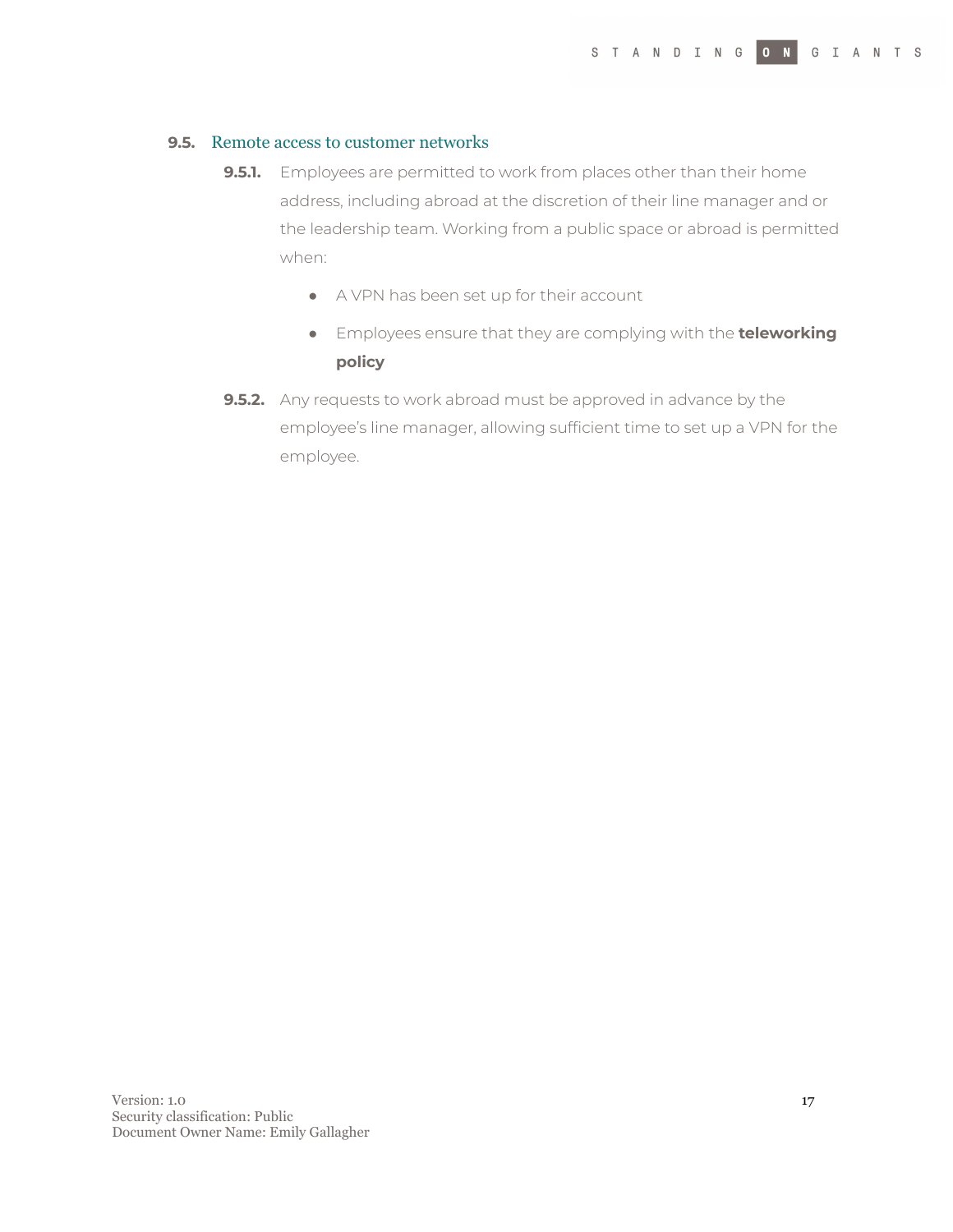## <span id="page-17-0"></span>*10.0. Backup Policy*

**10.1.1.** This sub-policy specifies the controls that need to be applied to ensure that copies of all software and information assets stored using electronic media are taken and held so that the risk to their confidentiality, availability and integrity is minimised.

## **10.2.** Software

- **10.2.1.** Backup copies of all software, including previous versions, must be made before their first use, stored in Google workspace, Google cloud platform and Bitbucket and retained without an expiry date. The backup copies made must ensure that all information assets that require the use of software can be accessed, processed and distributed with minimal disruption.
- **10.2.2.** Backups must be made following the Electronic Data Backup Register.

#### **10.3.** Electronic files

- **10.3.1.** Backup copies of all electronic files that contain information assets, including previous versions, must be made daily, stored on Google Drive and retained forever.
- **10.3.2.** All backup copies of electronic files must be encrypted following the Use of **Cryptographic Controls Policy** and as specified in the **Electronic Data Backup Register**.
- **10.3.3.** All users must ensure that all electronic files are stored in the organisation's information processing facilities.
- **10.3.4.** Backups must be made following the Information **Classification, Labelling and Handling Policy** and the **Electronic Data Backup Register.**

#### **10.4.** Storage of backups

**10.4.1.** The backup copies should be stored in a remote location, at a sufficient distance to escape any damage from a disaster at the main site.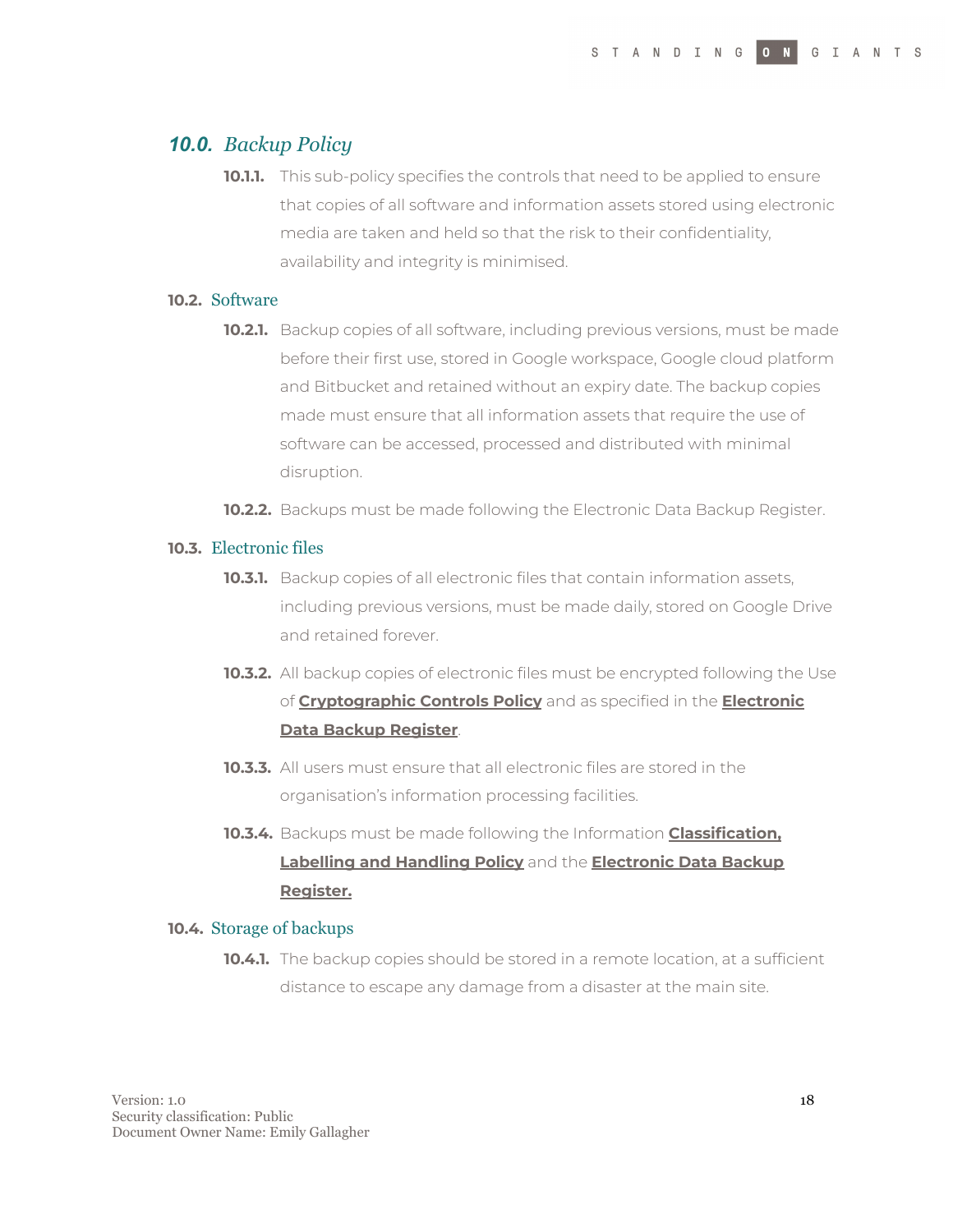- **10.4.2.** The backup information should be given an appropriate level of physical and environmental protection consistent with the standards applied at the main site.
- **10.4.3.** Any third parties used to store and maintain backups should comply with the **Suppliers Policy**.

#### **10.5.** Testing of backups

**10.5.1.** Backups of software and electronic files, and media used to store them, must be tested at least annually following the **Business Continuity Plan** and the **Electronic Data Backup Register**.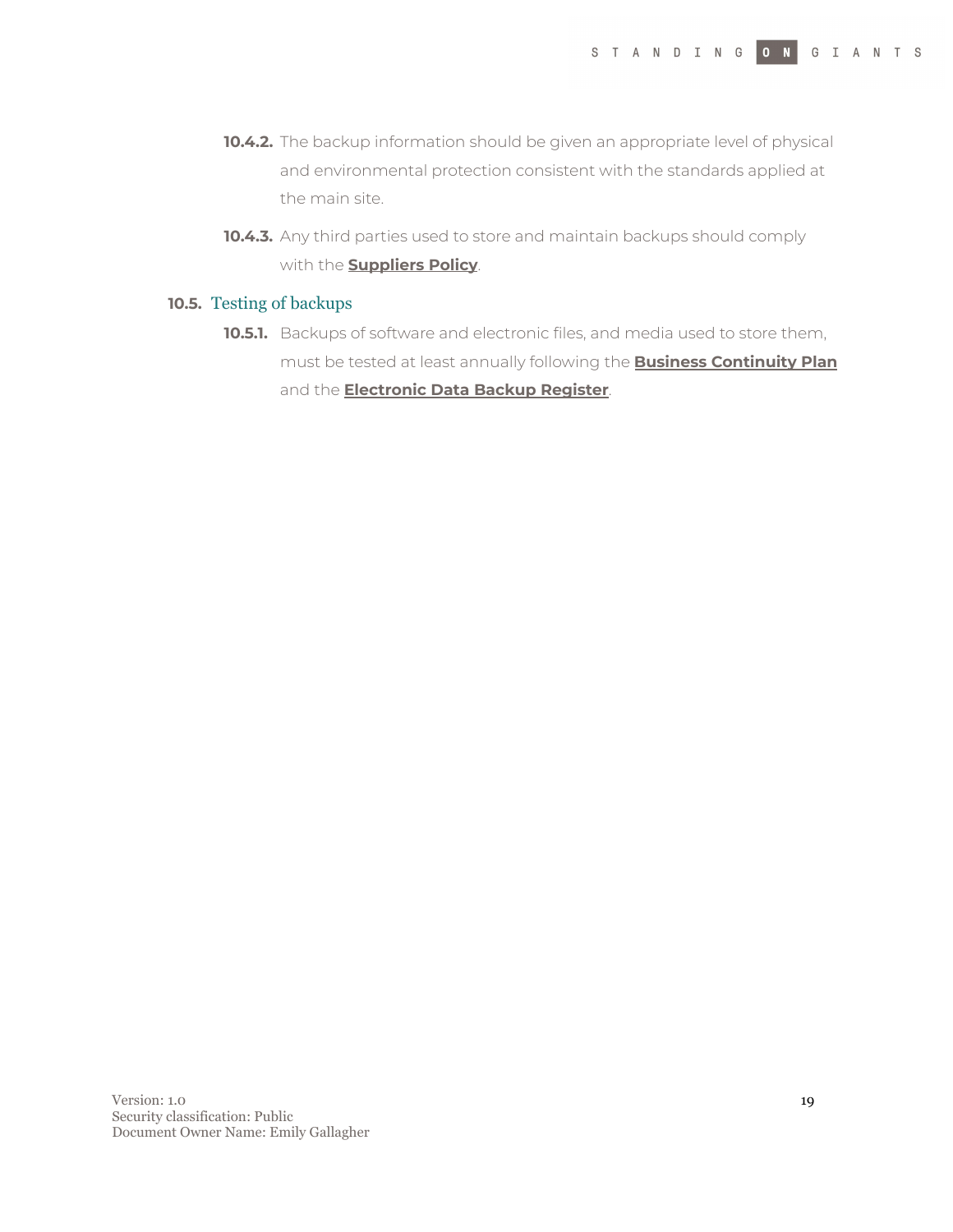## <span id="page-19-0"></span>*11.0. Clear Desk and Clear Screen Policy*

**11.1.** This sub-policy specifies the controls that need to be applied to minimise the risks to information security arising from unauthorised access to the organisation's information assets located on desks, visual aids and display screens.

#### **11.2.** Paper assets, visual aids and portable storage media

- **11.2.1.** Information assets held on paper or portable storage media must be stored in cabinets and/or drawers, following the **Information Classification, Labelling and Handling Policy**, when not in immediate use and whenever the room they are being used in is vacated unless the room is vacated following the **Fire Evacuation Procedure**.
- **11.2.2.** All information assets stored on visual aids should be removed from display immediately after use and before vacating the room in which they are held.

#### **11.3.** Display screens

- **11.3.1.** Equipment that utilises display screens must have a screensaver enabled with password protection that activates automatically after 5 minutes of inactivity.
- **11.3.2.** Users of equipment that utilises display screens must enable a screensaver whenever they leave the room in which they are held.

#### **11.4.** Reproduction devices (printers, photocopiers and scanners)

**11.4.1.** Media used, or created using reproduction devices, must be removed from them immediately after use.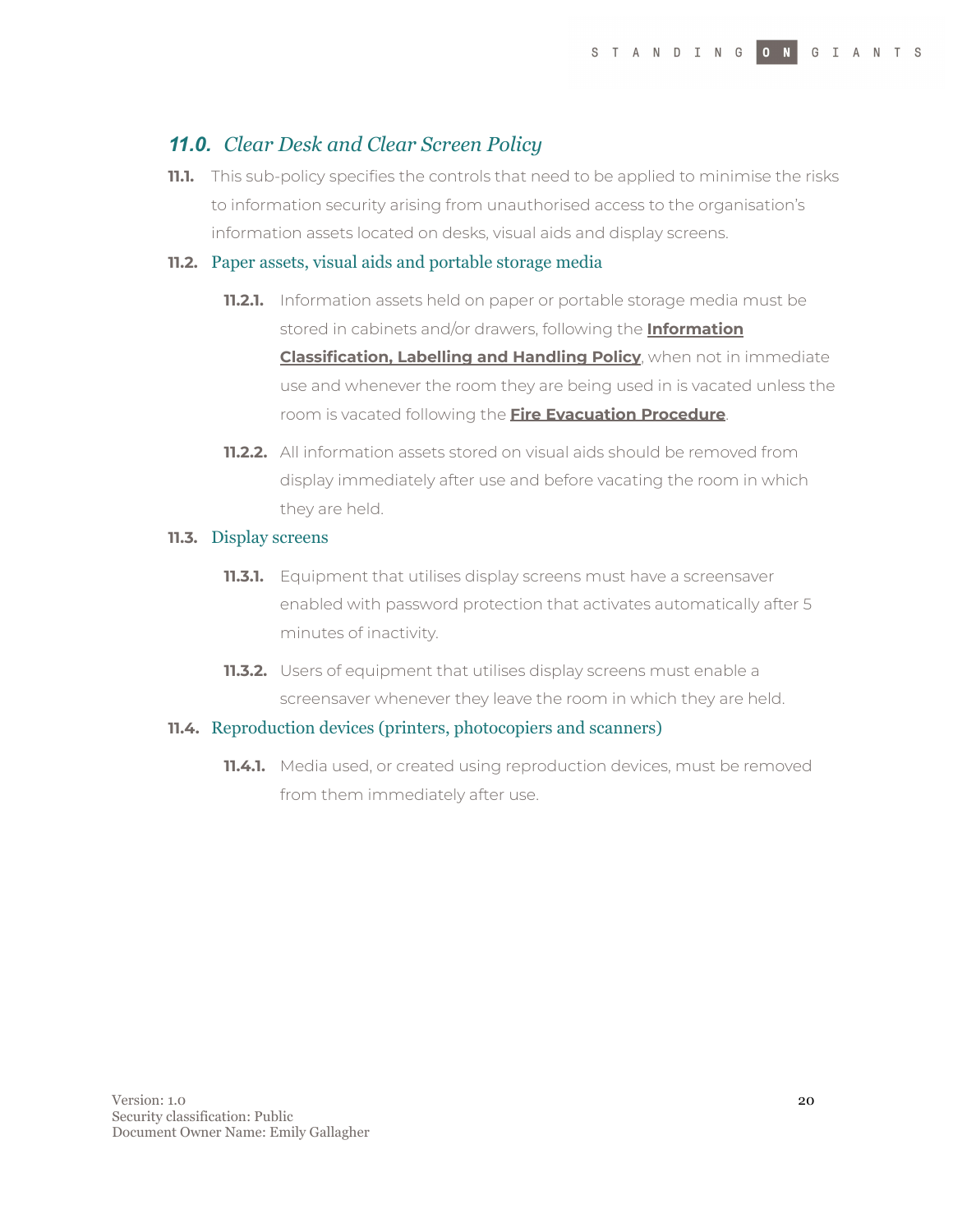## <span id="page-20-0"></span>*12.0. Communication Policy*

**12.1.** This sub-policy specifies the rules that must be applied to internal and external communications relevant to the ISMS and following the **Communications Register.**

#### **12.2.** Communication with third parties

- **12.2.1.** Any enquiries received from third parties relating to information security or the organisation's ISMS must be immediately referred to the **Head of Solutions** or, in their absence, the **Operations Manager**.
- **12.2.2.** Any information exchanged with third parties must be done following the **Information Classification, Labelling and Handling Policy** and the **Control of Documented Information Procedure**.
- **12.2.3.** The supply of information about the organisation's ISMS, including policies, procedures and specific control measures employed must be approved by the **Head of Solutions**.

#### **12.3.** Employee briefings

- **12.3.1.** The **Head of Solutions** will deliver a briefing to all employees on information security matters at least once a year, or if any significant issues arise or decisions are made that have consequences for employees.
- **12.3.2.** Employees will be encouraged to raise any concerns they have relating to information security matters at employee briefings.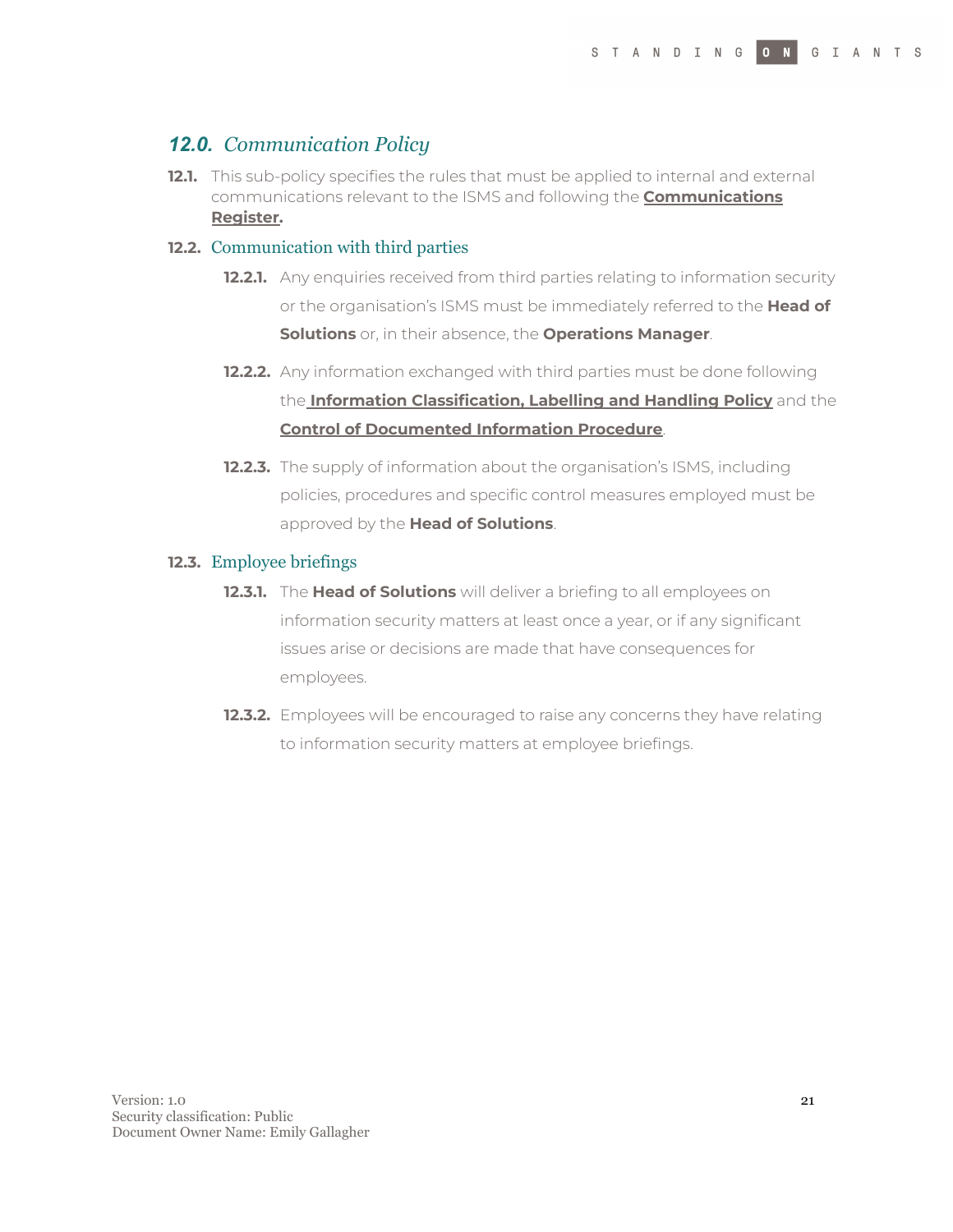## <span id="page-21-0"></span>*13.0. Cryptographic Controls Policy*

**13.1.** This sub-policy specifies the cryptographic controls that must be applied to confidential information.

#### **13.2.** General principles

- **13.2.1.** The organisation's computer systems and information processing facilities must be appropriately protected to prevent unauthorised access by applying a level of encryption to sensitive or critical information which is proportionate to the level of business risk.
- **13.2.2.** All confidential information transferred outside of the organisation must be encrypted before transfer.
- **13.2.3.** All removable media, including memory sticks, must be encrypted.
- **13.2.4.** Mobile device hard drives must be encrypted.
- **13.2.5.** Mobile devices must be protected by passwords or PIN codes.
- **13.2.6.** Emails must be encrypted whenever confidential information is contained or attached.
- **13.2.7.** Attachments to emails must be encrypted whenever confidential information is contained.

#### **13.3.** Encryption of data in transit

**13.3.1.** Confidential information in transit must always be encrypted. Data that is already in the public domain, or would be of no adverse significance if it were to be so, may be sent unencrypted.

#### **13.4.** Encryption for information transferred outside the UK

**13.4.1.** Regulatory controls for any country outside the UK to which data is exported should be checked to ensure that cryptographic legislation will not be contravened.

#### **13.5.** Avoiding adverse impacts from encryption

**13.5.1.** Encryption keys must be stored such that all information encrypted by the organisation can be decrypted if required.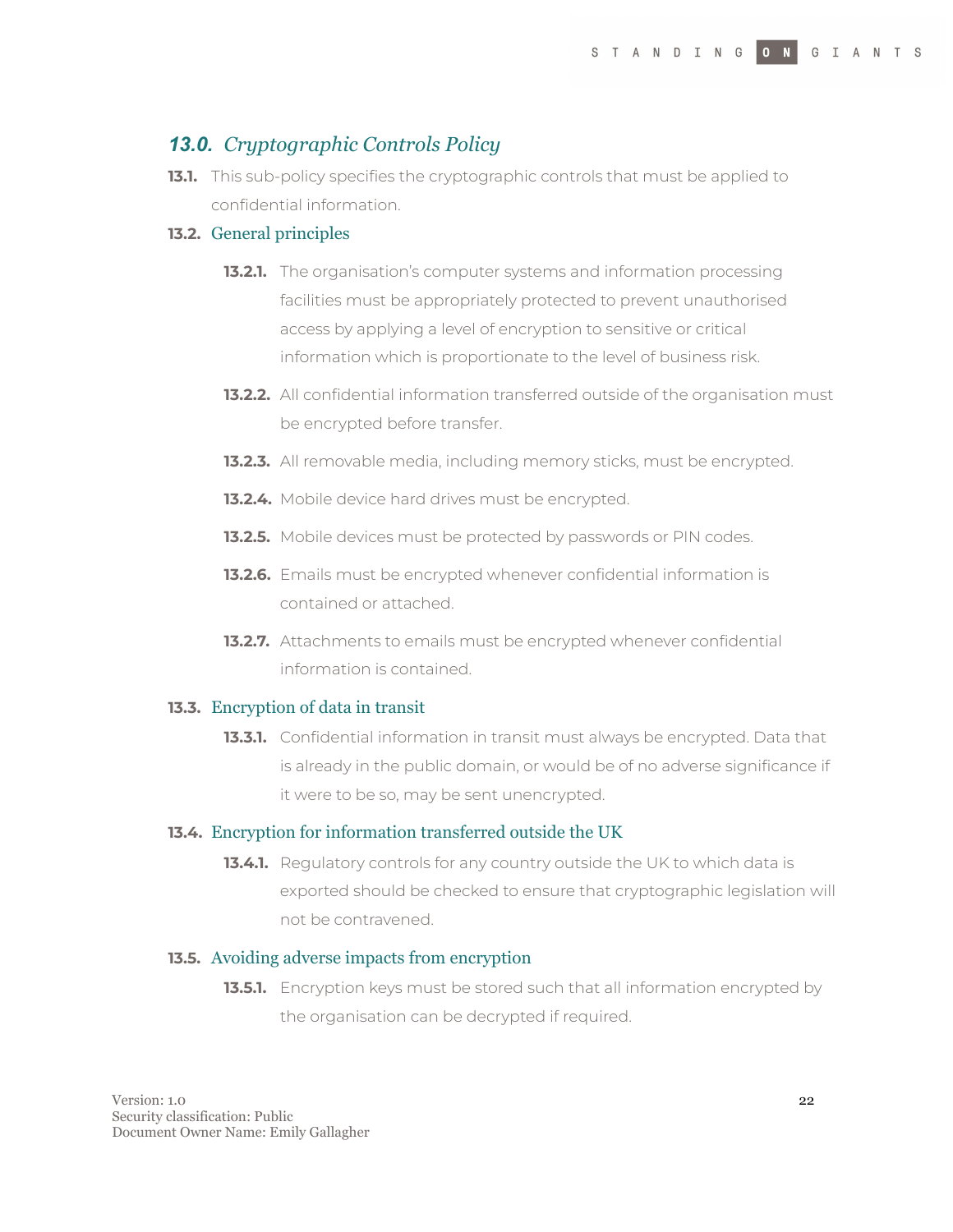- **13.5.2.** Access to encryption keys must be controlled as per the **Access Control Policy**.
- **13.5.3.** The persons with access to encryption keys must be recorded in the **Access Control Register**.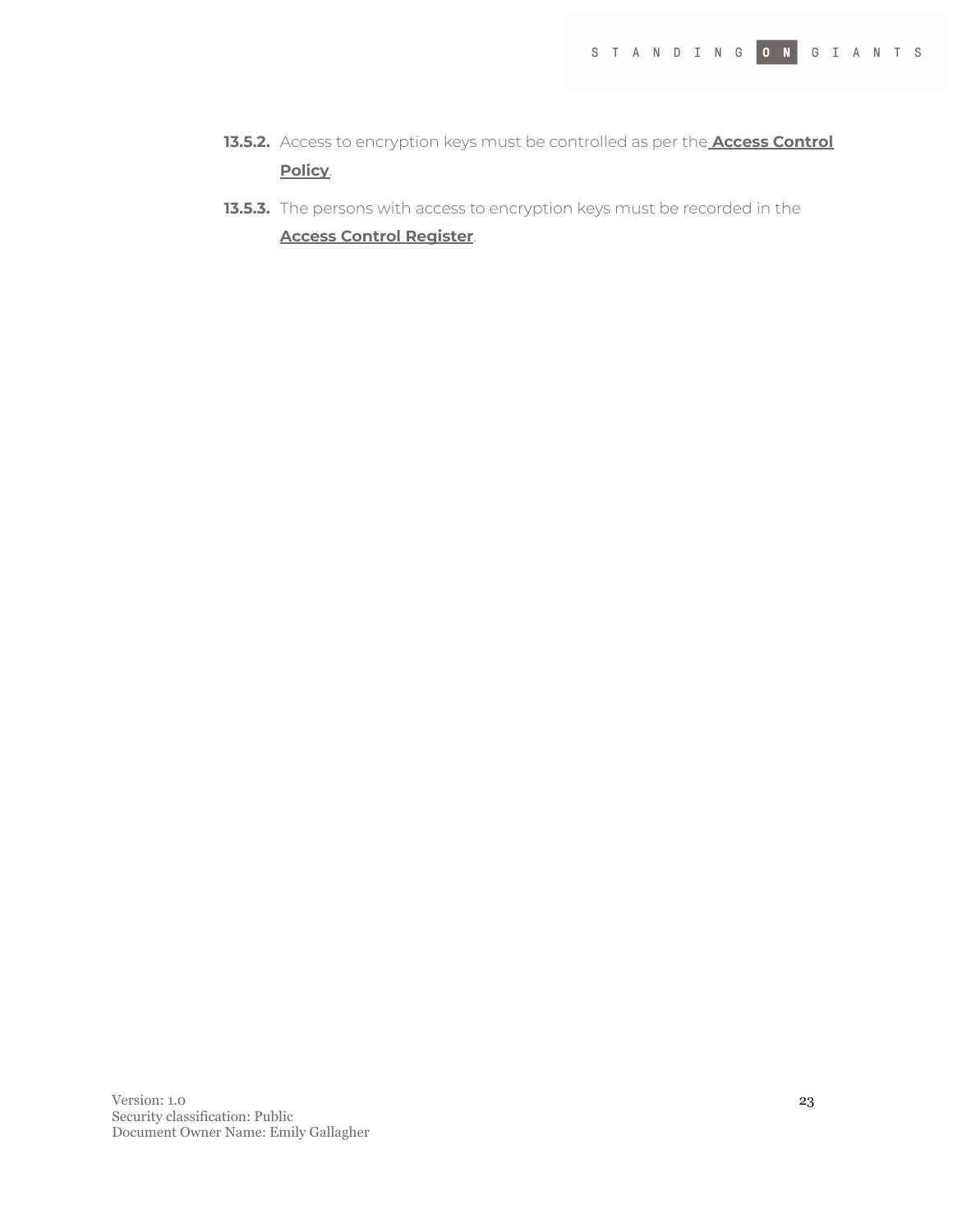## <span id="page-23-0"></span>*14.0. Information Classification, Labelling and Handling Policy*

**14.1.** This sub-policy specifies the labelling, storage, copying and distribution controls that need to be applied to all information assets that are processed and stored by the organisation.

#### **14.2.** Classification

- **14.2.1.** It is the responsibility of the **Operations Manager** to maintain the Information Classification, Labelling and Handling Rules contained in the Control of Documented Information Procedure to ensure that:
	- Information assets can be easily classified and that classification considers their value, criticality, legal requirements and sensitivity to unauthorised disclosure or modification;
	- The rules can be applied practically by all information asset owners, employees and third parties with whom the organisation exchanges or provides access to information assets.

#### **14.3.** Labelling

- **14.3.1.** Upon creation or receipt from a third party, all information assets must be labelled following the **Control of Documented Information Procedure (Appendix C)**.
- **14.3.2.** Whenever an information asset is modified, consideration must be given as to whether the labelling applied to it should be changed.

#### **14.4.** Copying

**14.4.1.** The copying of all information assets should be avoided wherever possible. Where copying is necessary (i.e. to comply with the **Backup Policy**), copying must be done following the **Control of Documented Information Procedure (Appendix C)**.

#### **14.5.** Distribution

**14.5.1.** Information assets should only be distributed:

- To comply with client requirements;
- To comply with legal requirements;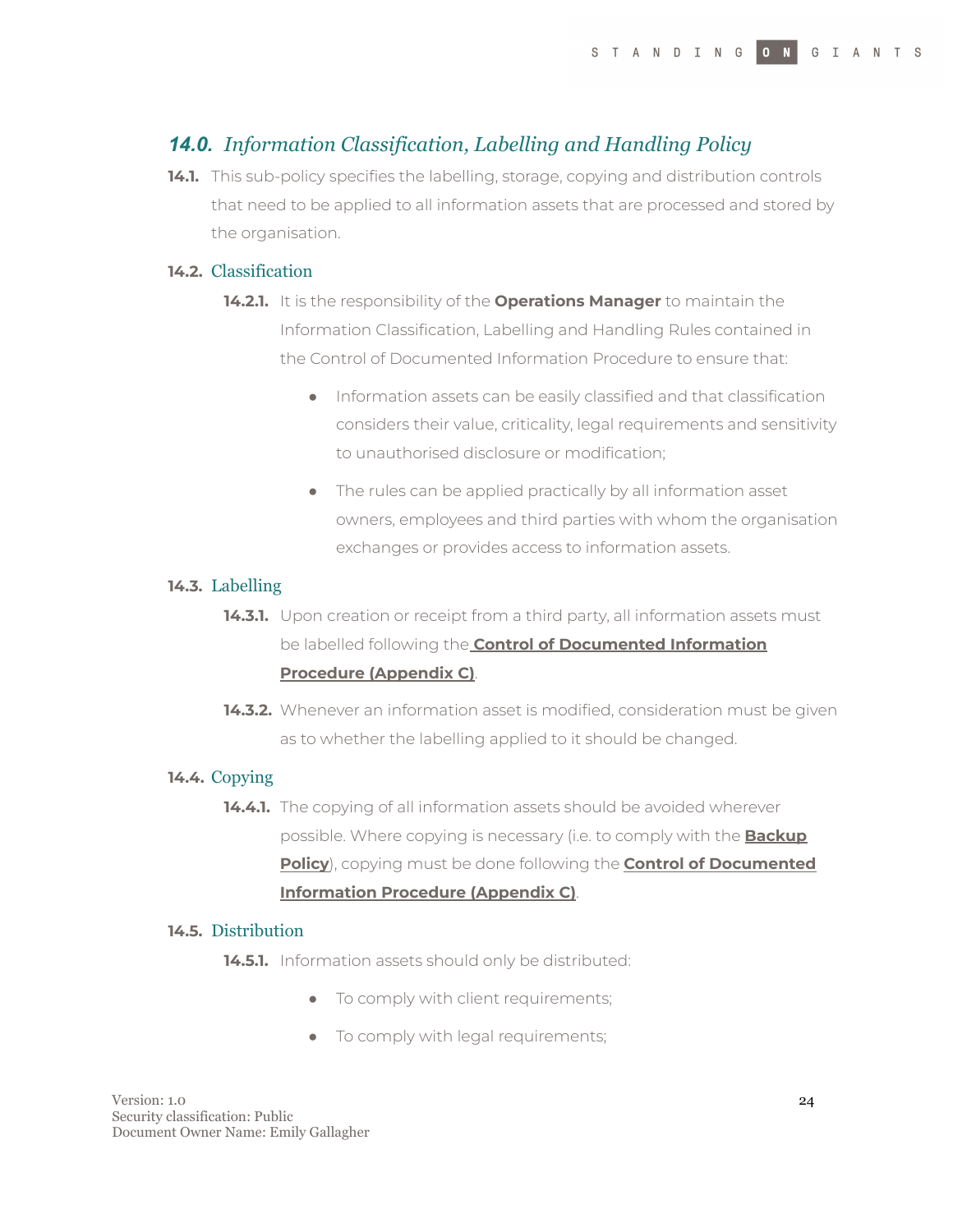- On a need to know basis.
- **14.5.2.** Where distribution is necessary, it must be done following the **Control of Documented Information Procedure (Appendix C)**.

#### **14.6.** Destruction

**14.6.1.** Destruction of an information asset must be done following the **Control of Documented Information Procedure**.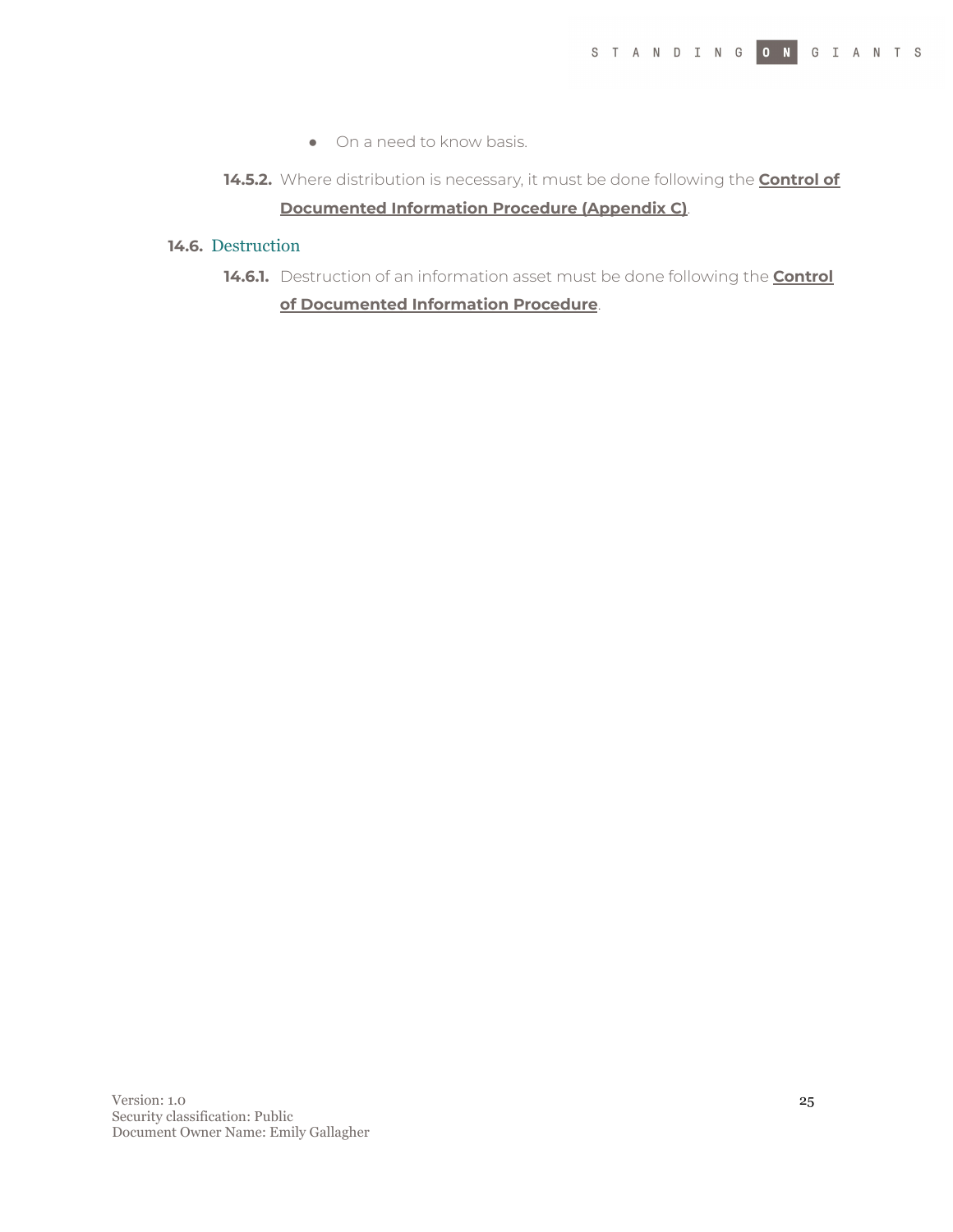### <span id="page-25-0"></span>*15.0. Mobile Devices Policy*

#### **15.1.** This sub-policy specifies the controls that need to be applied to:

- **15.1.1.** Control the use of any mobile devices owned by, or under the control of, the organisation; and
- **15.1.2.** Minimise the risks to information security arising from the misuse or unauthorised use of mobile devices.

#### **15.2.** Issuing of mobile devices

**15.2.1.** The issue of any mobile device to a user must be authorised by the **Operations Manager** and recorded in the **Asset Register**

#### **15.3.** Use of mobile devices

- **15.3.1.** All users of mobile devices must comply with the **Acceptable Use of Assets Policy, Clear Desk and Clear Screen Policy**, **Backup Policy**, **Teleworking Policy** and the **Use of Software Policy**.
- **15.3.2.** Mobile devices must only be used in connection with authorised business use.
- **15.3.3.** A mobile device must only be used by the user to whom it was supplied. Users must not allow a mobile device issued to them to be used by any other individuals including other employees, suppliers, friends, associates or relatives.
- **15.3.4.** In an emergency, a user may allow an individual to make a supervised call from a mobile or smart telephone.
- **15.3.5.** Users must immediately notify the **Operations Manager** if a mobile device is known or suspected to be lost or stolen.
- **15.3.6.** Mobile devices must not be used or stored in environments or areas where there is a reasonable risk of them becoming damaged by impact, water ingress, extreme temperatures or electromagnetic fields.
- **15.3.7.** When not in use, mobile devices must be retained in a secure environment. This may include a lockable store cupboard with controlled access or lockable metal cabinets.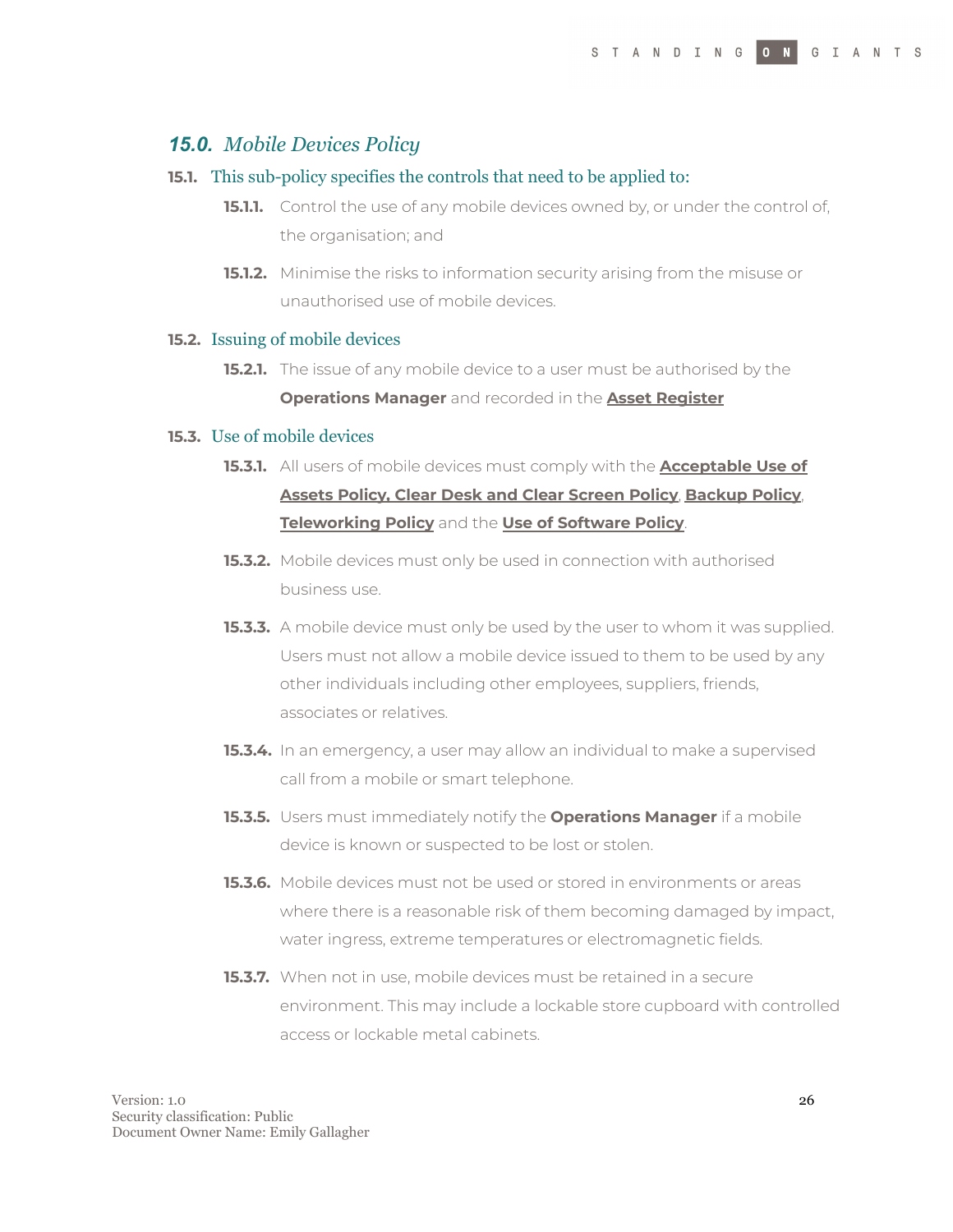- **15.3.8.** When mobile devices are taken away from buildings controlled by the organisation, users must ensure that they take adequate precautions at all times to protect the equipment against theft or accidental damage.
- **15.3.9.** When transporting mobile devices, care should be taken not to draw attention to their existence to minimise the likelihood of street crime.
- **15.3.10.** Mobile devices must be carried as hand luggage when travelling.
- **15.3.11.** Mobile devices must not be left unattended at any time in a vehicle or public place.
- **15.3.12.** Mobile devices must always be protected from unauthorised use by an access password following the **Access Control Policy**.
- **15.3.13.** Mobile devices must not be used to store passwords, safe/door combinations, or classified sensitive or proprietary information.
- **15.3.14.**Mobile devices must not be used to transfer information via wireless networks that have not been approved by the **Head of Solutions**.

#### **15.4.** Return of mobile devices

- **15.4.1.** Upon request by the **Head of Solutions**, termination of contract or change of role, a user must return any mobile devices they have been issued with to the **Operations Manager**.
- **15.4.2.** All mobile devices must be returned to the **Operations Manager** and recorded in the **Asset Register**.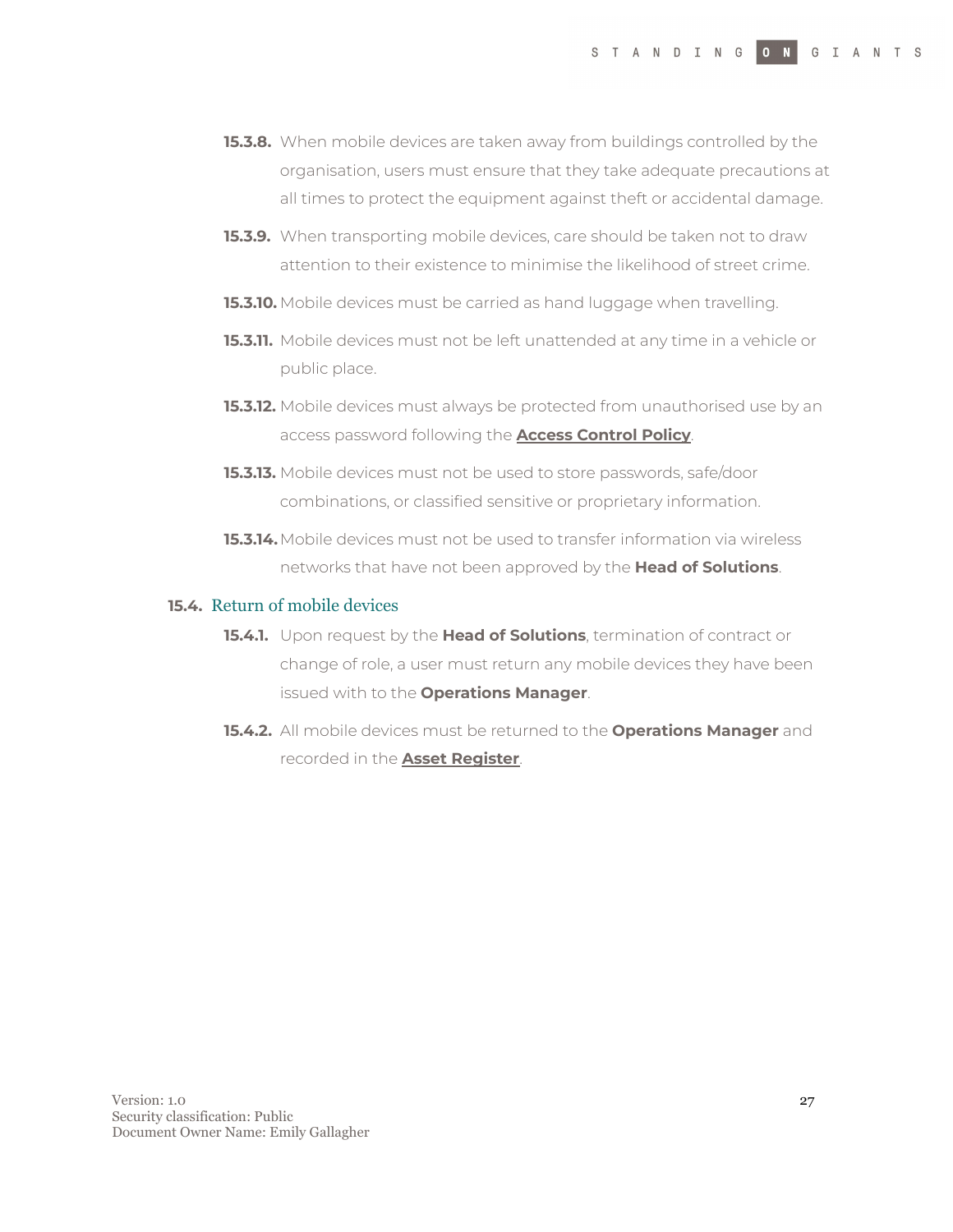## <span id="page-27-0"></span>*16.0. Protection from Malware Policy*

**16.1.** This sub-policy specifies the controls that need to be applied to all computer systems and the mobile devices that can connect to the organisation's information processing facilities to protect them against malware threats from sources such as viruses and spyware applications.

#### **16.2.** Installation of anti-virus software on computer systems and mobile devices

- **16.2.1.** It is the responsibility of the **Operations Manager** to ensure that effective anti-virus software is installed and appropriately updated on all computer systems and mobile devices that have access to the organisation's information processing facilities and store and transmit information assets, regardless of whether the organisation actively manages and maintains them.
- **16.2.2.** All computer systems and mobile devices must not be used or handed over to a user unless they have up-to-date and operational anti-virus software installed.
- **16.2.3.** All anti-virus software installed must have real-time scanning protection to files and applications running on the computer system or mobile device. The scanning must automatically assess the threat posed by any electronic files or software code downloaded onto a computer system or mobile device.
- **16.2.4.** All anti-virus software must be configured to ensure it can detect, remove and protect against all known types of malware.
- **16.2.5.** All anti-virus software must be configured to automatically start on device power-up and to continuously run for the duration that the computer system or mobile device is powered.
- **16.2.6.** All anti-virus software must be configured to run automatic updates provided by the anti-virus software supplier.
- **16.2.7.** All anti-virus software must be configured to conduct periodic scans of the computer system or mobile device on which it is installed.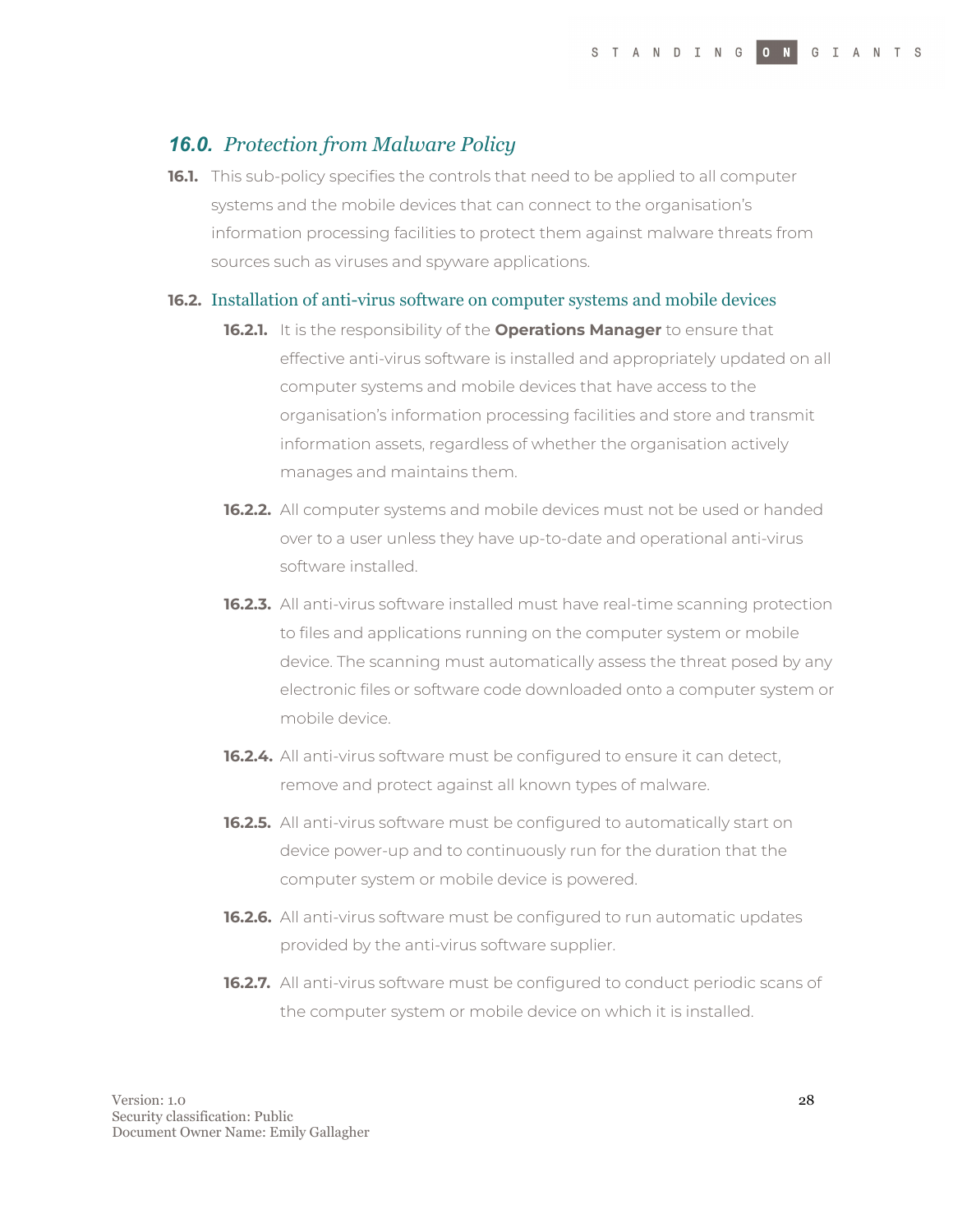**16.2.8.** All anti-virus software must be configured to generate log files and to store these log files either locally on the computer system or mobile device or centrally on an organisation-wide anti-virus server (if applicable). All logs must be kept for a minimum of 60 days.

#### **16.3.** Installation of anti-virus software on mail servers

**16.3.1.** Mail servers must have either an external or an internal anti-virus scanning application that scans all mail destined to and from the server. Local anti-virus scanning may be disabled during any backup or system downtime periods if an external anti-virus application still scans inbound emails during this period.

#### **16.4.** Other processes, systems and tools to deter malware

- **16.4.1.** All computer systems and mobile devices must run the organisation's approved operating system at its latest supported version with all relevant updates and patches installed.
- **16.4.2.** Web filtering must be implemented to reduce the potential access to websites that may contain malicious code.
- **16.4.3.** Web browsers must be configured to reduce the possibility of issues arising from mobile code.

#### **16.5.** Requirements of users

- **16.5.1.** Any activity intended to create and/or distribute malware on an information processing facility, computer system or mobile device is strictly prohibited.
- **16.5.2.** All users must not in any way interfere with the anti-virus software installed on any computer system or mobile device.
- **16.5.3.** All users must immediately report any issues, or suspected issues relating to malware and any anti-virus warnings and alerts communicated to them from a computer system or mobile device.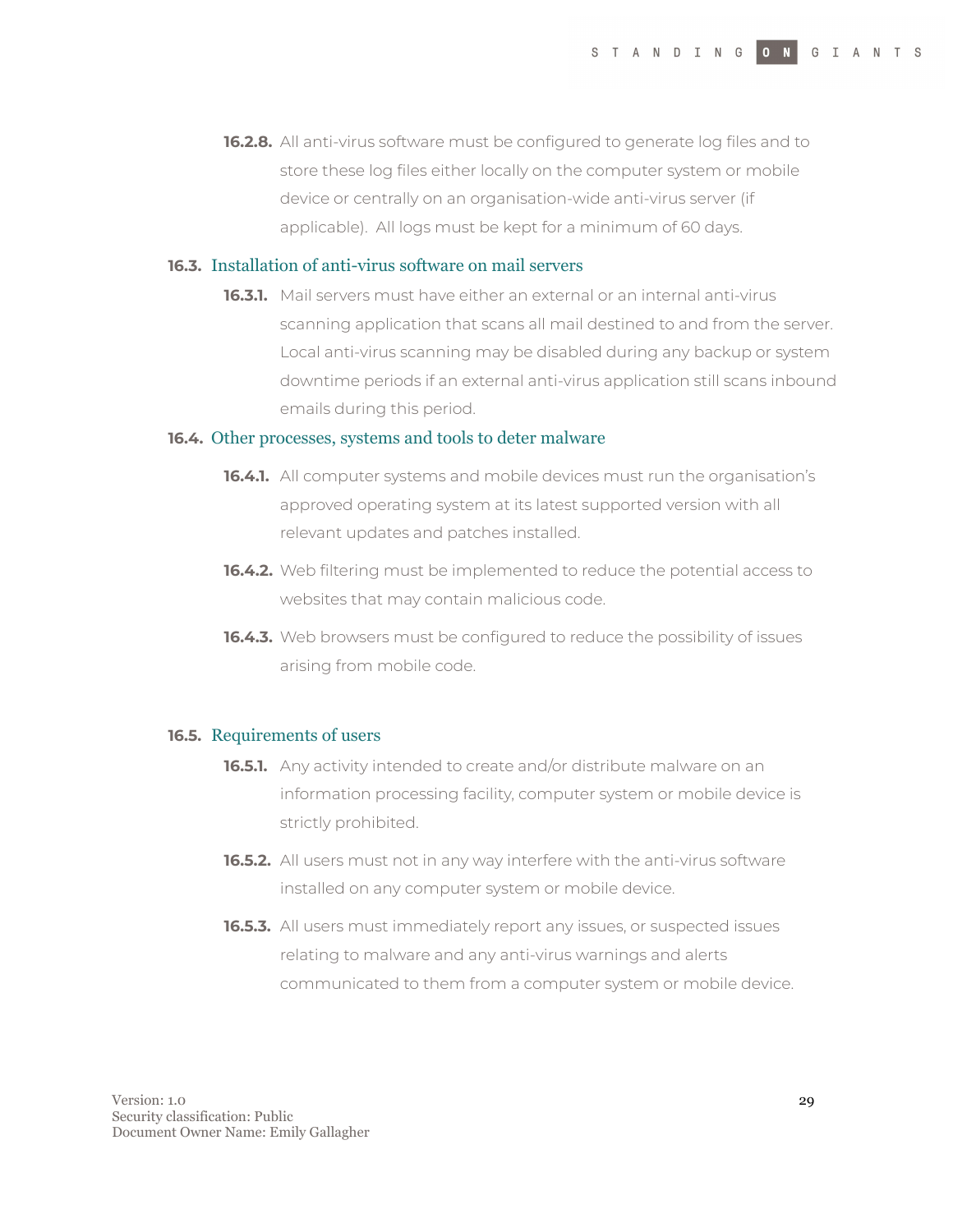- **16.5.4.** All users must check the authenticity of attachments/software to be installed from internet sources.
- **16.5.5.** Users must not install applications that arrive on unsolicited media.
- **16.5.6.** Users must seek advice from the **Head of Solutions** if their computer system or mobile device requests them to install or update software such as Java and ActiveX.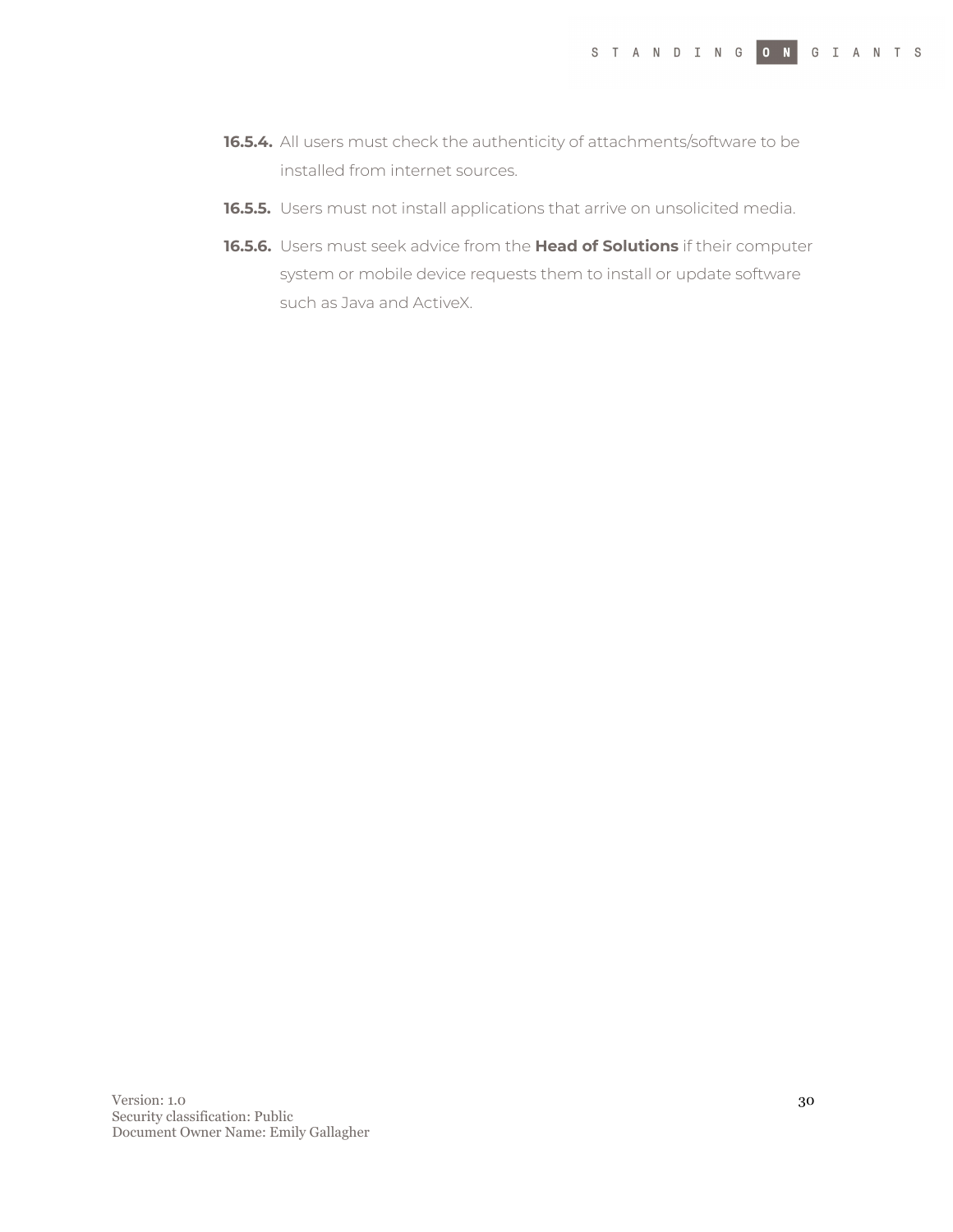## <span id="page-30-0"></span>*17.0. Protection of Personal Information Policy*

**17.1.** This sub-policy specifies the controls that need to be applied to the storage, processing and dissemination of Personal Information that is accessed, stored or processed by the organisation to ensure that Standing on Giants complies with and can demonstrate compliance with the Data Protection Act 2018 and the General Data Protection Regulation (EU 2016/679).

#### **17.2.** Application of the Personal Information protection principles

- **17.2.1.** The following principles must be applied and compliance with them demonstrated in relation to all Personal Information that is accessed, stored or processed by employees, and employees or suppliers, while they are accessing or processing the Standing on Giants' information assets and any Personal Information that Standing on Giants is the Controller of or processing on behalf of another Controller:
	- Personal information shall be processed lawfully, fairly and in a transparent manner;
	- Personal information shall be collected for specified, explicit and legitimate purposes and not processed in a manner that is incompatible with those purposes;
	- Any Personal Information collected shall be adequate, relevant and limited to what is necessary to the purposes for which it is processed;
	- Any Personal information processed shall be accurate, kept up-to-date (where necessary) and every reasonable step is taken to ensure that Personal Information that is inaccurate with regards to the purposes for which it is processed is erased or rectified without delay;
	- Personal information shall not be kept in a form that permits identification of Information Subjects for longer than is necessary for purposes for which the personal information is processed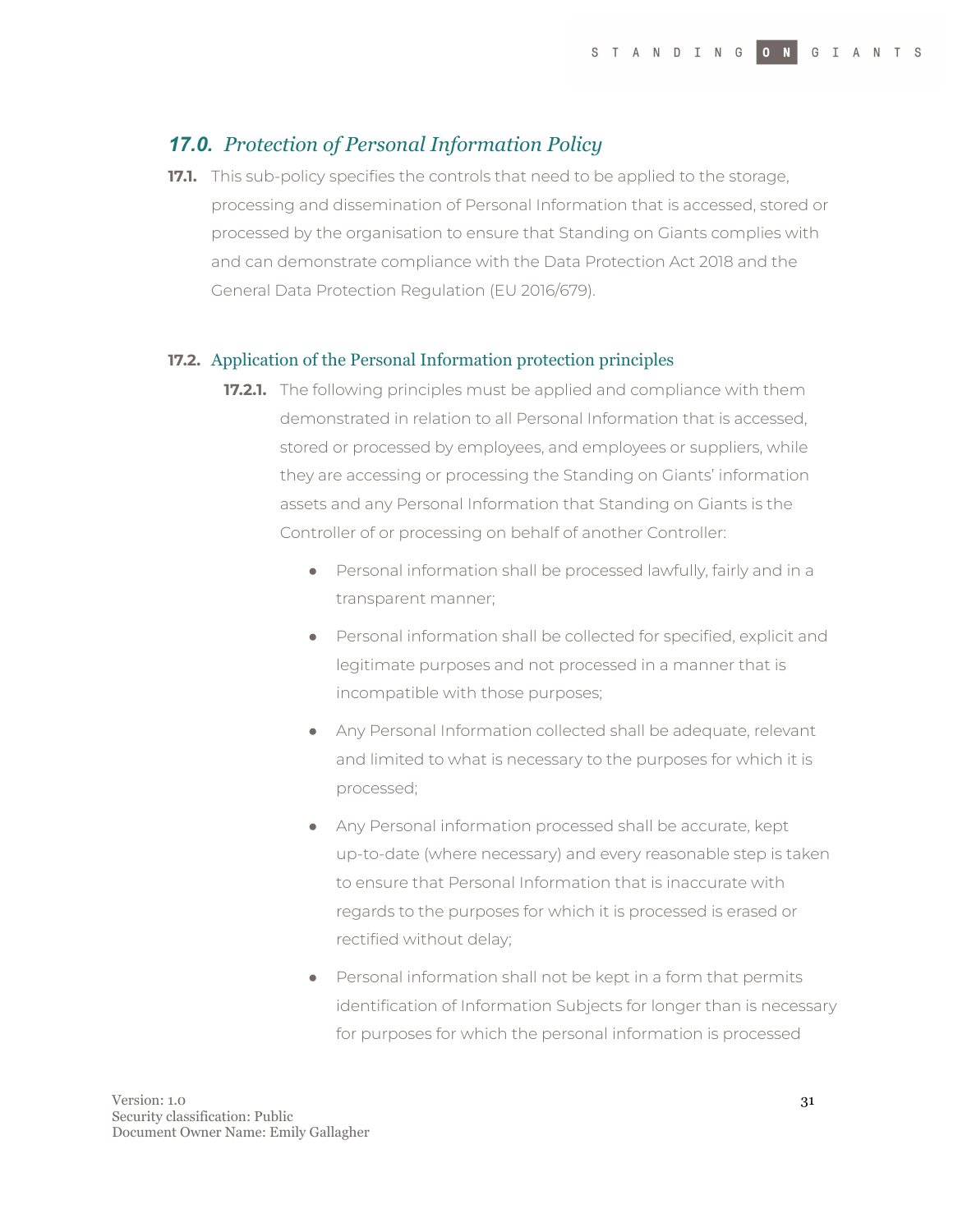(Personal Information may be put Beyond Use where deletion is not reasonably feasible);

- Appropriate technical and organisational measures shall be taken to ensure appropriate security of the Personal Information, including protection against unauthorised or unlawful processing and accidental loss, destruction or damage;
- **17.2.2.** All processes and operations that involve the processing of Personal Information must be designed to ensure that these principles can be achieved and are applied. Where any changes are required to Standing on Giants's Assets that impact the processing of Personal Information, the Change Control Procedure must be applied.

#### **17.3.** Registration with the Information Commissioner

**17.3.1.** Standing on Giants is not required to register with the ICO. It is the responsibility of the **Head of Solutions** to review this annually.

#### **17.4.** Personal Information Processing Register

- **17.4.1.** It is the responsibility of the **Operations Manager** to ensure that a Personal Information Processing Register is maintained that contains information on
	- All Personal Information that Standing on Giants is the Controller of regardless of whether it is processed by Standing on Giants or by a Processor engaged by Standing on Giants;
	- All Personal Information that Standing on Giants is a Processor of on behalf a Controller or other Processor;
	- The types of Information Subjects that the Personal Information relates to, the limit of the information collected and the source that it is obtained from;
	- The reason the processing is undertaken and the legal grounds for doing so;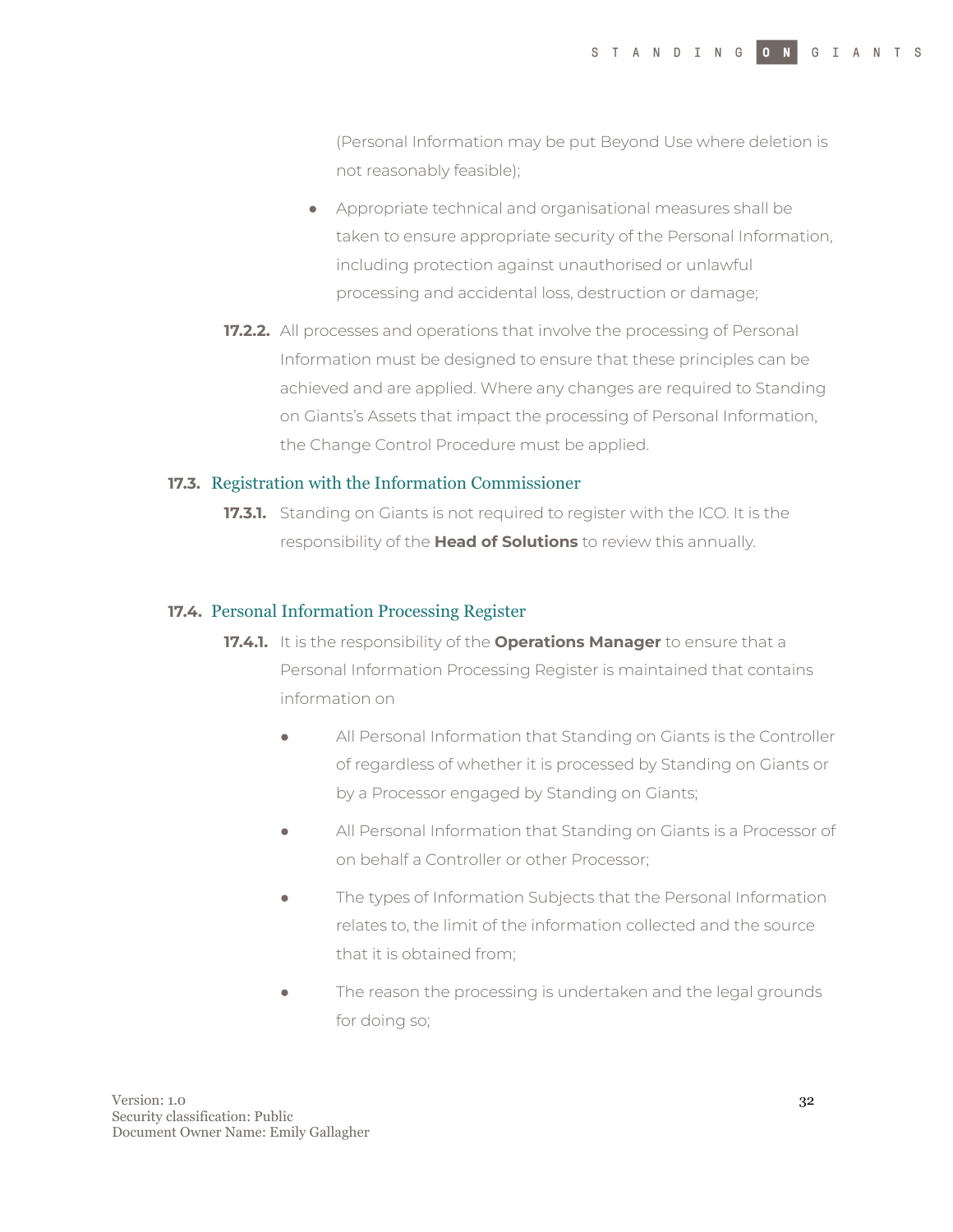- The types of processing employed and the methods and technologies used;
- The details of any Processors used (where Standing on Giants is the Controller) or direct Sub-Processors used (where Standing on Giants is the Processor);
- The country or region where the Personal Information is processed and stored;
- All recipients of the Personal Information;
- The period for which the Personal Information is retained and the justification for doing so;
- Whether any Automated Processing is undertaken;
- Whether the Personal Information falls into a Special Category and if so the processing justification offered by Article 9 of the General Data Protection Regulation (EU 2016/679) applies.
- Whether the Personal Information is transferred in any way outside of the EU and if so the countries/territories/organisations it is transferred to.

#### **17.5.** Consent to Process Personal Information

**17.5.1.** Where Standing on Giants is a Controller of Personal Information and it undertakes processing of Personal Information requiring the consent of the Information Subject, a record of the consent must be obtained from the Information Subjects using a **Privacy Notice + Consent Opt-in Form**.

#### **17.6.** Processing of Personal Information obtained from an Information Subject

**17.6.1.** Where Standing on Giants has collected personal data directly from an Information Subject, they must be provided with a **Privacy Notice** that contains at least the following information who consent to the processing of their Personal Information of the name and contact details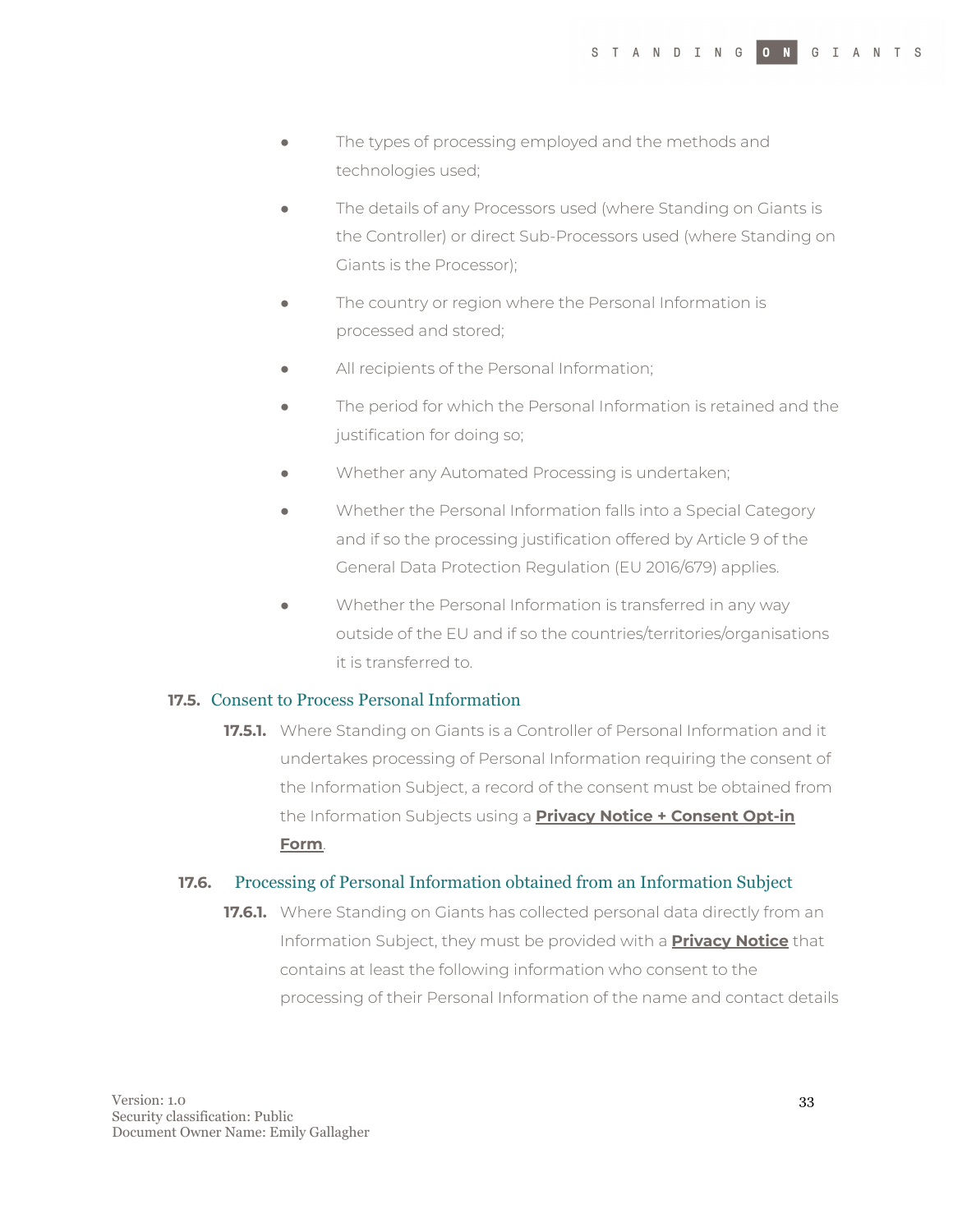of Standing on Giants Information Security Manager - the **Head of Solutions**;

- The scope and legal justification of processing that will be undertaken with the information they provide;
- Where the legal justification for processing the Personal Information is the Controller's legitimate interest, details of the legitimate interest;
- Where the legal justification for Processing the Personal Information is that the Information Subject has consented to the processing, the existence of a right to withdraw consent at any time, without affecting the lawfulness of the processing carried out before the withdrawal;
- The categories of recipients who will have access to their Personal Information;
- The period for which their information will be stored or the criteria that will be applied to determine the period;
- Whether the provision of personal data is a statutory or contractual requirement, or a requirement necessary to enter into a contract, as well as whether the data subject is obliged to provide the personal data and the possible consequences of failure to provide such data;
- Any planned transfers of their information to a third country or international organisation and information on the safeguards being applied and how the Information Subject can obtain a copy of them or where they are available;
- Whether any automated decision-making will be applied to their information and if so the logic that will be applied and the envisaged consequences for them;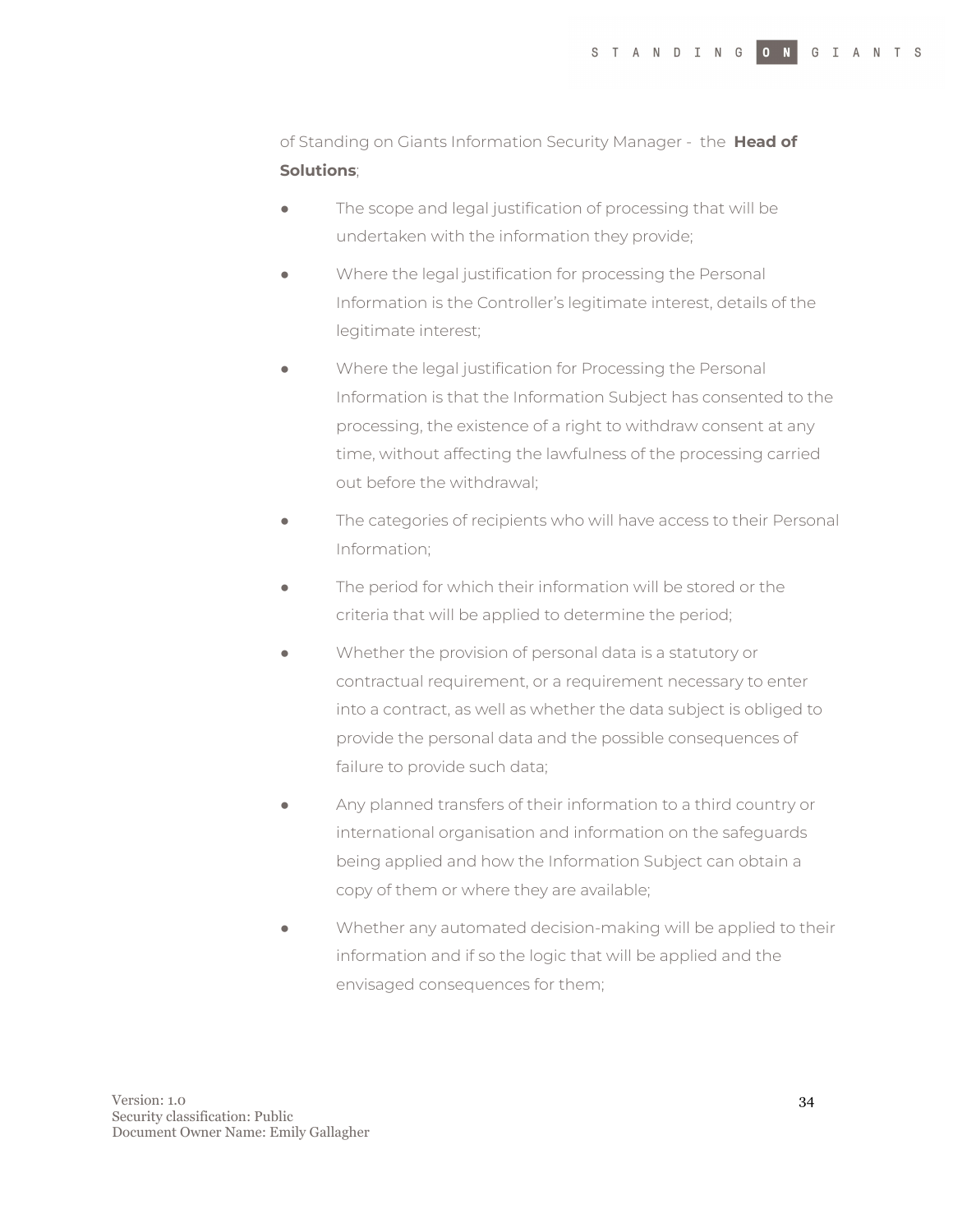- Whether Standing on Giants is a joint Controller of the information and if so an overview of the agreement in place with other joint Controllers;
- Their rights to:
	- request access to their information
	- request corrections are made to their information
	- request their information be deleted
	- request that processing of their information is restricted
	- request their information be transferred to another Controller
	- complain with the Information Commissioner
	- and how they can notify Standing on Giants to exercise one or more of these rights;

#### **17.7.** Processing of Personal Information obtained from third parties

- **17.7.1.** Where Standing on Giants is a Controller of Personal Information and it undertakes processing of Personal Information obtained from a third party (i.e. not directly from the Information Subjects it relates to) then unless:
	- The Information Subject already has the information that Standing on Giants has obtained; or
	- The collection or disclosure of the information is authorised or required by EU or UK law; or
	- The disclosure of the information is restricted due to the obligation of a professional body that has provided it or a requirement of EU or UK law;
	- It would require a disproportionate effort to provide the information.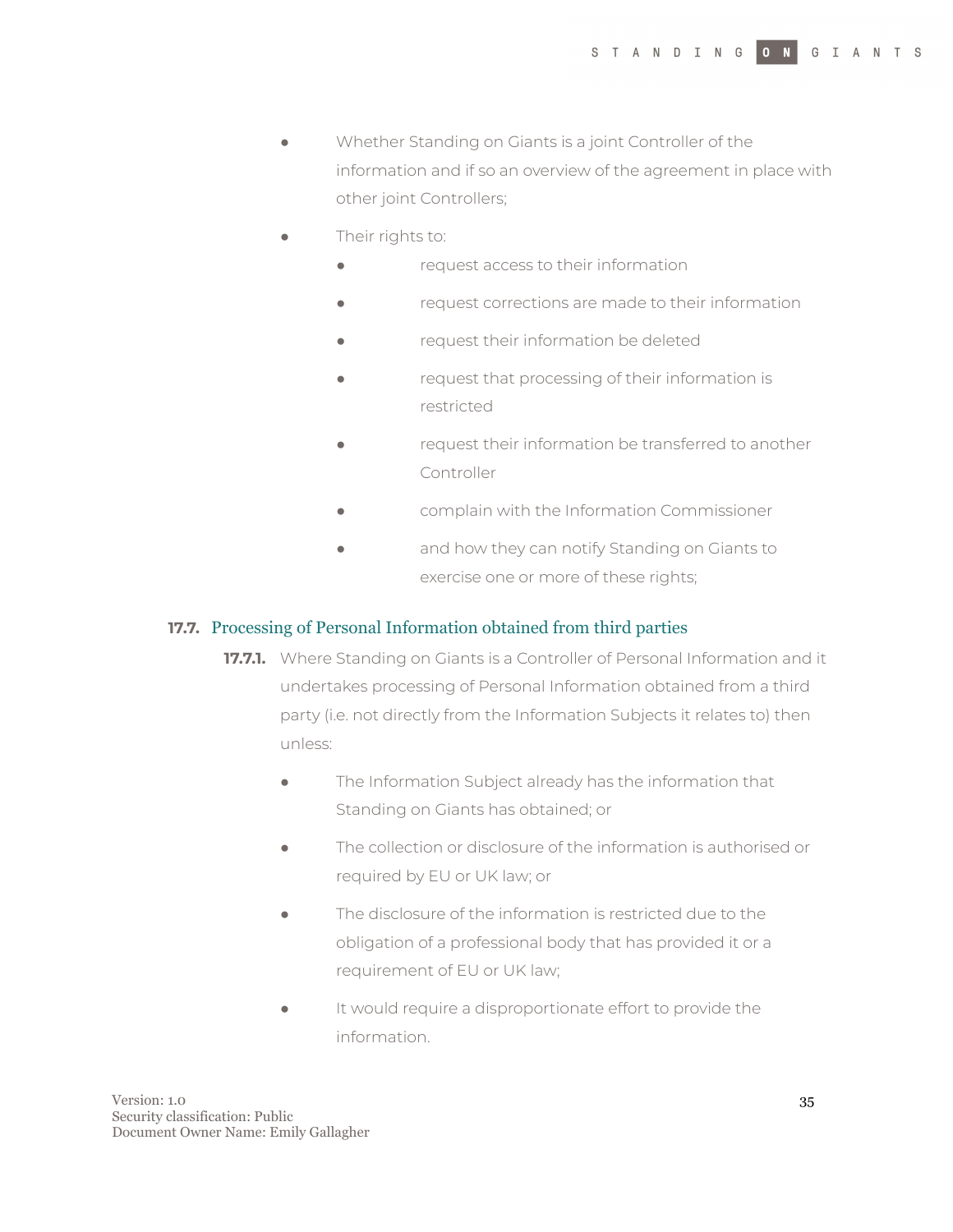Standing on Giants will provide the following information to Information Subjects about whom the Personal Information relates:

- The name and contact details of Standing on Giants Information Security Manager;
- The scope and legal justification of processing that will be undertaken with the information they provide;
- The categories of information that will be processed;
- The categories of recipients who will have access to their Personal Information;
- The source of the Personal Information and whether that source was publicly available;
- The time period for which their information will be stored or the criteria that will be applied to determine the time period;
- Where the legal justification for processing the Personal Information is the Controller's legitimate interest, details of the legitimate interest;
- Where the legal justification for Processing the Personal Information is that the Information Subject has consented to the processing, the existence of a right to withdraw consent at any time, without affecting the lawfulness of the processing carried out before the withdrawal;
- Any planned transfers of their information to a third country or international organisation and information on the safeguards being applied and how the Information Subject can obtain a copy of them or where they are available;
- Whether any automated decision-making will the applied to their information and if so the logic that will be applied and the envisaged consequences for them;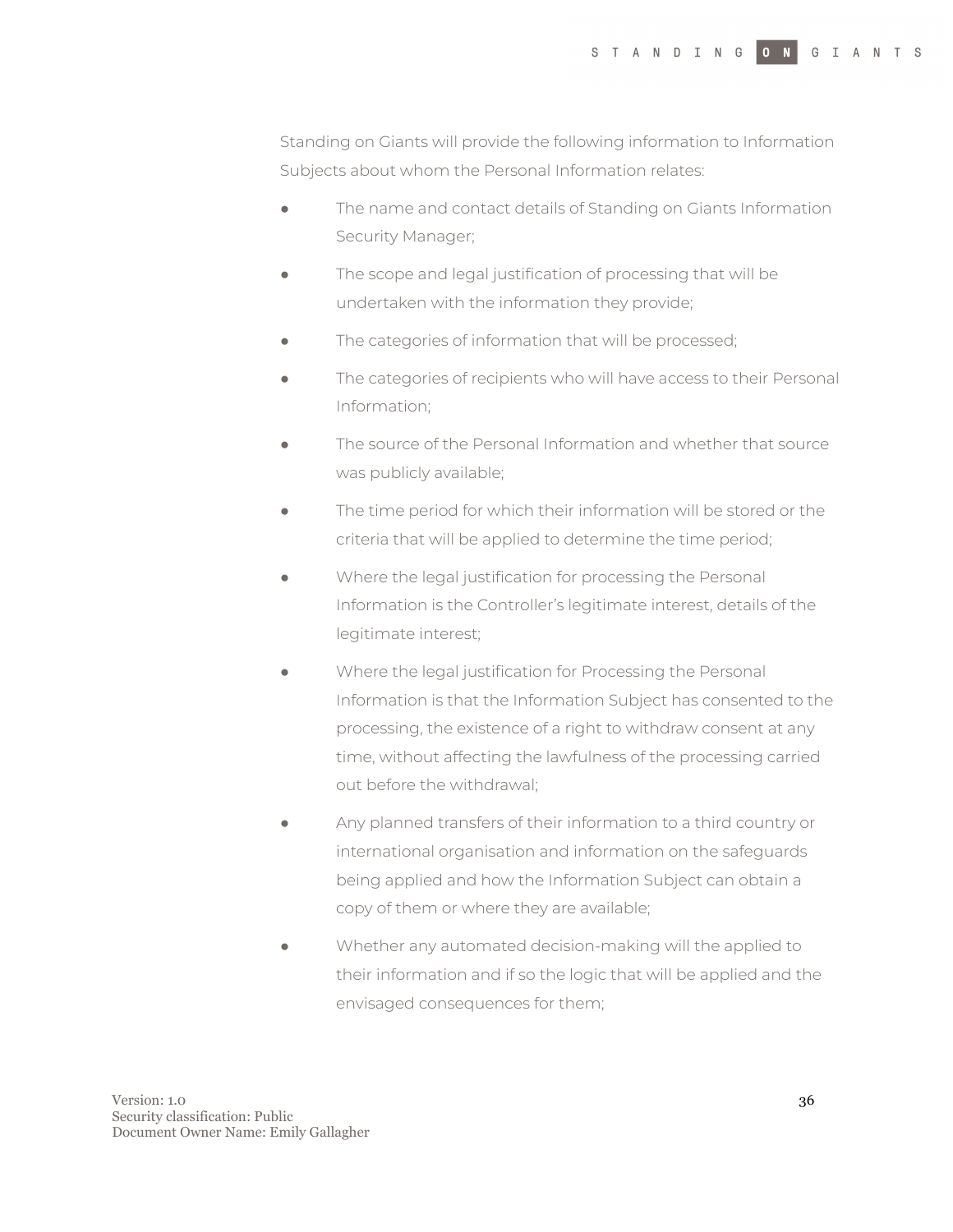- Whether Standing on Giants is a joint Controller of the information and if so an overview of the agreement in place with other joint Controllers;
- Their rights to:
	- request access to their information
	- request corrections be made to their information
	- request their information be deleted
	- request that processing of their information is restricted
	- request their information be transferred to another Controller
	- request to not be subject to a decision based solely on Automated Processing.
	- lodge a complaint with the Information Commissioner and how they can notify Standing on Giants to exercise one or more of these rights;

This information will be provided to Information Subjects either within one month of Standing on Giants obtaining the information or at the time of first communicating with the Information Subject (whichever is the soonest).

#### **17.8.** Accessing, processing and storage of Personal Information

- **17.8.1. The Head of Solutions** must ensure that appropriate physical and technical controls are in place to:
	- Protect the confidentiality, integrity and availability of all Personal Information;
	- Prevent unlawful processing of Personal Information.
- **17.8.2.** Personal Information should be accessed, processed and stored only to: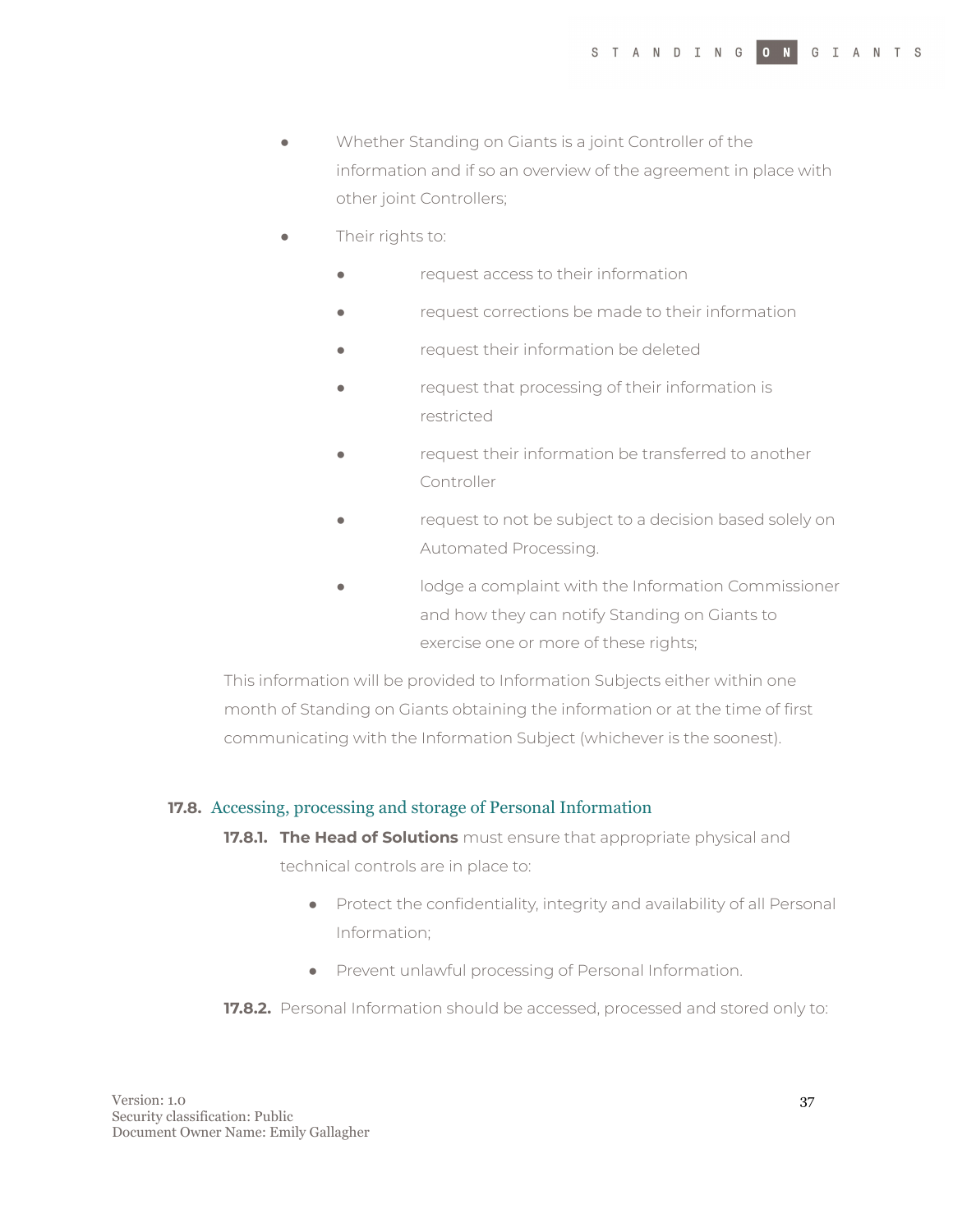- Fulfil the needs of customers;
- Comply with legal requirements;
- Enable the effective implementation of the organisation's ISMS.
- **17.8.3.** Personal Information should be accessed, processed and stored following this policy, the specifications detailed in the **Personal Information Processing Register** and the Information Classification, Labelling and Handling Policy.
- **17.8.4.** Access to Personal Information must be provided per the **Access Control Policy**.

#### **17.9.** Requests by Information Subjects to exercise their rights and freedoms

For all Personal Information that Standing on Giants is the Controller of:

- **17.9.1.** All requests by Information Subjects whose Personal Information is processed by Standing on Giants, to exercise their rights and freedoms under the Data Protection Act 2018 and the General Data Protection Regulation (EU 2016/679) will be managed following the Handling of **Personal Information Requests Procedure**.
- **17.9.2.** Any information that needs to be provided to Information Subjects who submit requests will be provided in a concise, transparent, intelligent and easily accessible form, using clear and plain language.
- **17.9.3.** Any information requested by Information Subjects in the relation to any of their Personal Information processed by Standing on Giants that Standing on Giants is legally obliged to provide will be provided free of charge unless the request is manifestly unfounded or excessive, in which case Standing on Giants may charge a reasonable fee for providing the information or refuse to act on the request.
- **17.9.4.** Where the request covers the deletion of information that has been made public then Standing on Giants will take all reasonable steps possible to inform other controllers who are processing the information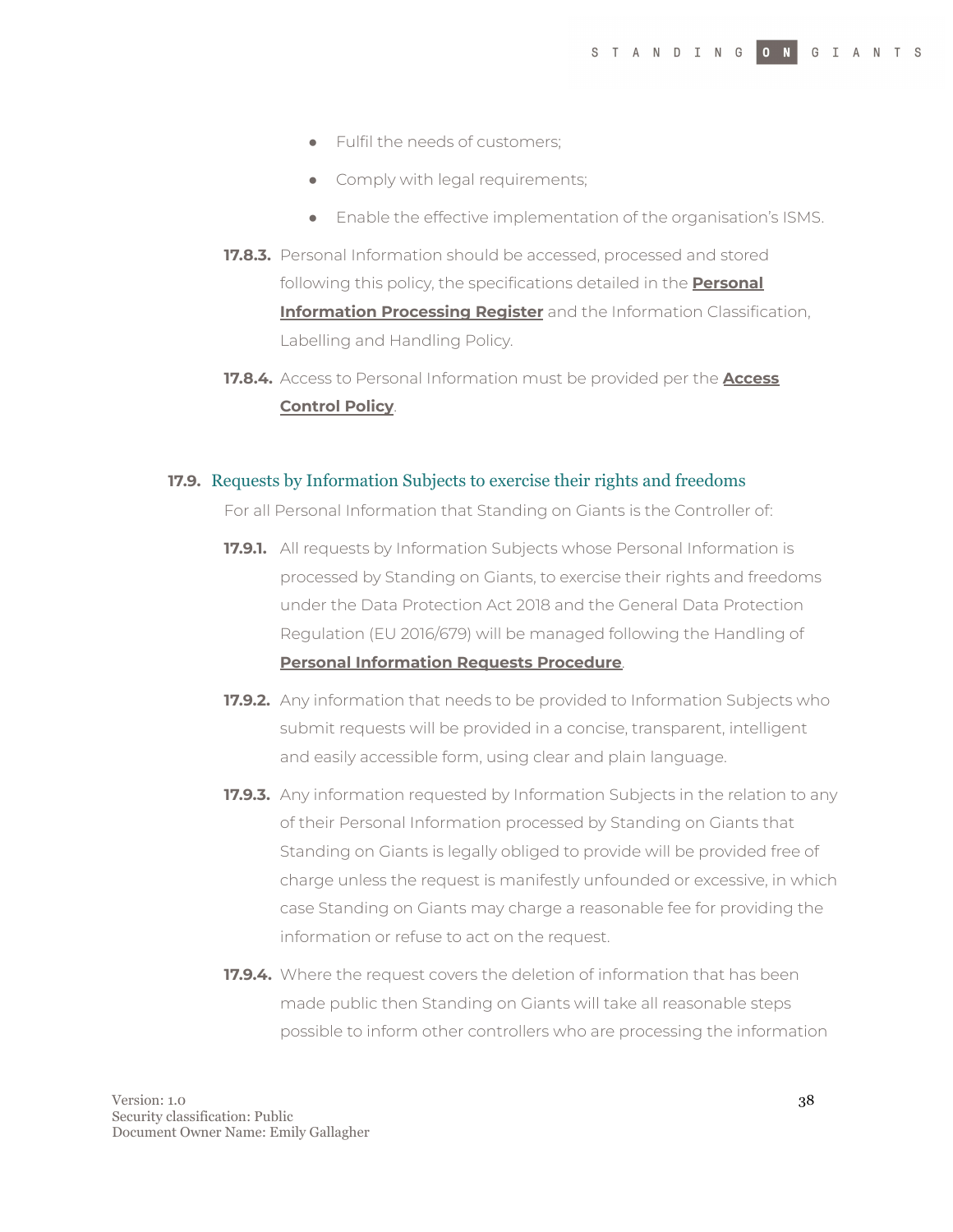to delete any copy of the information that they hold or any links they have to the information.

#### **17.10.** Transferring Personal Information

- **17.10.1.** Any transfer of Personal Information to a third party must be carried out under a written agreement, setting out the scope and limits of the sharing and following the **Information Classification, Labelling and Handling Policy**.
- **17.10.2.** If Standing on Giants needs to transfer Personal Information to a non-EU country or an international organisation then:
	- Relevant Privacy Notices need to be updated to reflect this;
	- The Information Subjects affected must be informed before the transfer takes place and provided with information regarding the safeguards that Standing on Giants will ensure are in place.

#### **17.11.** Compliance and Controls Assessments

**17.11.1.** To ensure that:

- All controls employed to protect Personal Information is controlled or processed by Standing on Giants are maintained and effective;
- **•** Standing on Giants complies with the Data Protection Act 2018 and the General Data Protection Regulation (EU 2016/679);

A schedule of audits will be completed as detailed in the Internal **Audit Schedule** and accordance with the **Internal Audit Procedure**.

#### **17.12.** Arrangements with Joint Controllers

**17.12.1.** Standing on Giants is not a joint Controller of any Personal Information at the time of writing this document, this will be reviewed annually.

#### **17.13.** Arrangements with Controllers

Where Standing on Giants undertakes processing on behalf of a Controller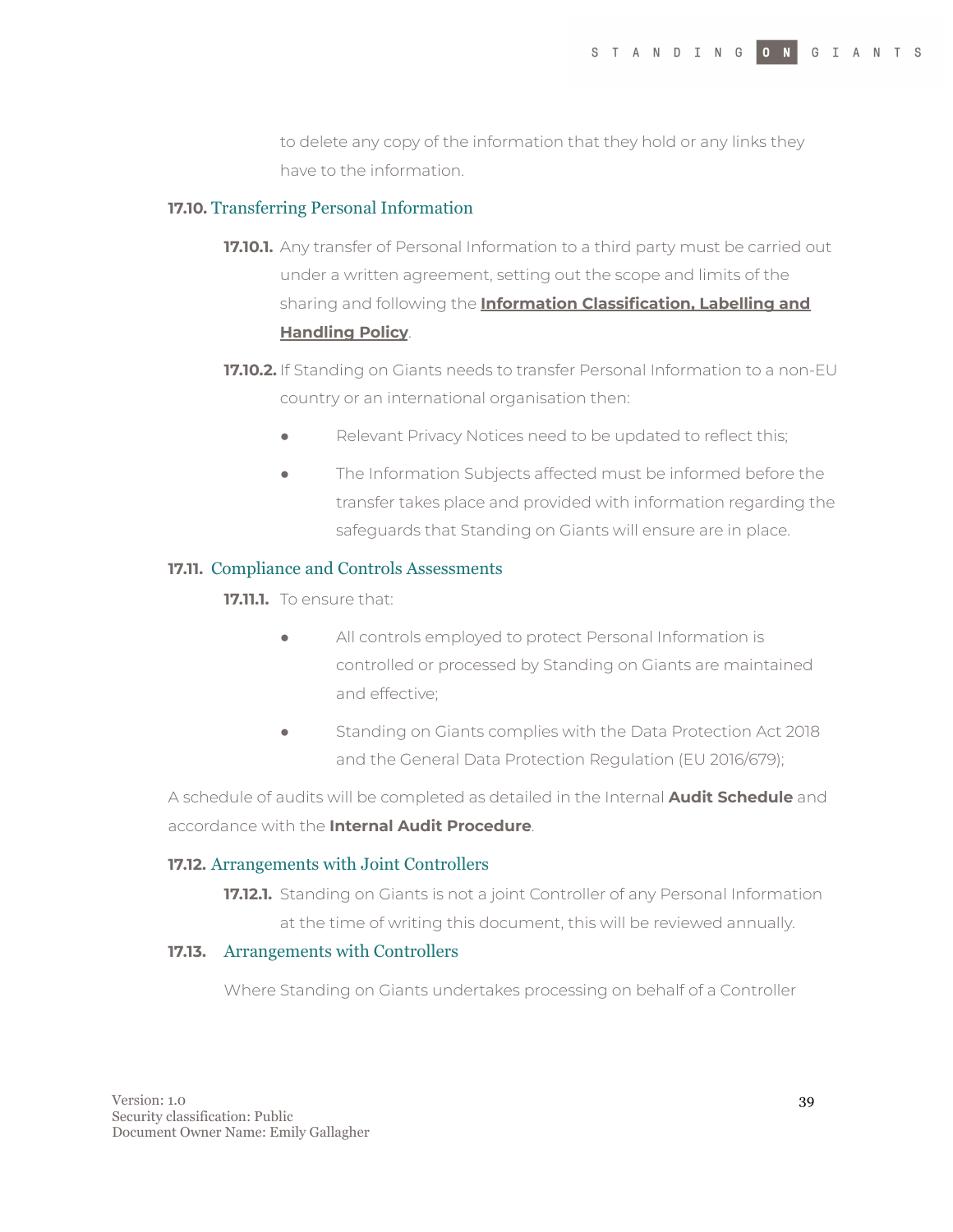- **17.13.1.** A Personal Data Processing Contract (or an equivalent agreement) will be implemented with any Processors.
- **17.13.2.** No processing of information provided by the Controller will be undertaken without explicit instruction from them.

#### **17.14.** Arrangements with Processors

Where Standing on Giants uses a supplier to undertake processing on its behalf:

- A Personal Data Processing Contract (or an equivalent agreement) will be implemented with any Processors;
- The **Change Management Procedure** shall be applied before changing supplier or taking on a new supplier and any applicable Controllers will be notified in writing of the change and provided with an opportunity to object to the change;
- A Personal Information Processor Assessment will be completed to assess whether they can provide sufficient guarantees to implement appropriate control measures that will ensure the processing they undertake complies with the Data Protection Act 2018 and the General Data Protection Regulation (EU 2016/679) and protects the rights and freedoms on the Information Subjects whose information they process on behalf of Standing on Giants.
- An audit of a supplier's compliance with the Data Protection Act 2018 and the General Data Protection Regulation (EU 2016/679 will be undertaken where:
	- The information obtained from a Personal Information Processor Assessment raises doubts as to the adequacy of the guarantees provided by a Processor; or
	- The supplier is undertaking High-Risk Processing; or
	- An information security incident occurs that has a significant impact on the confidentiality or integrity or availability of any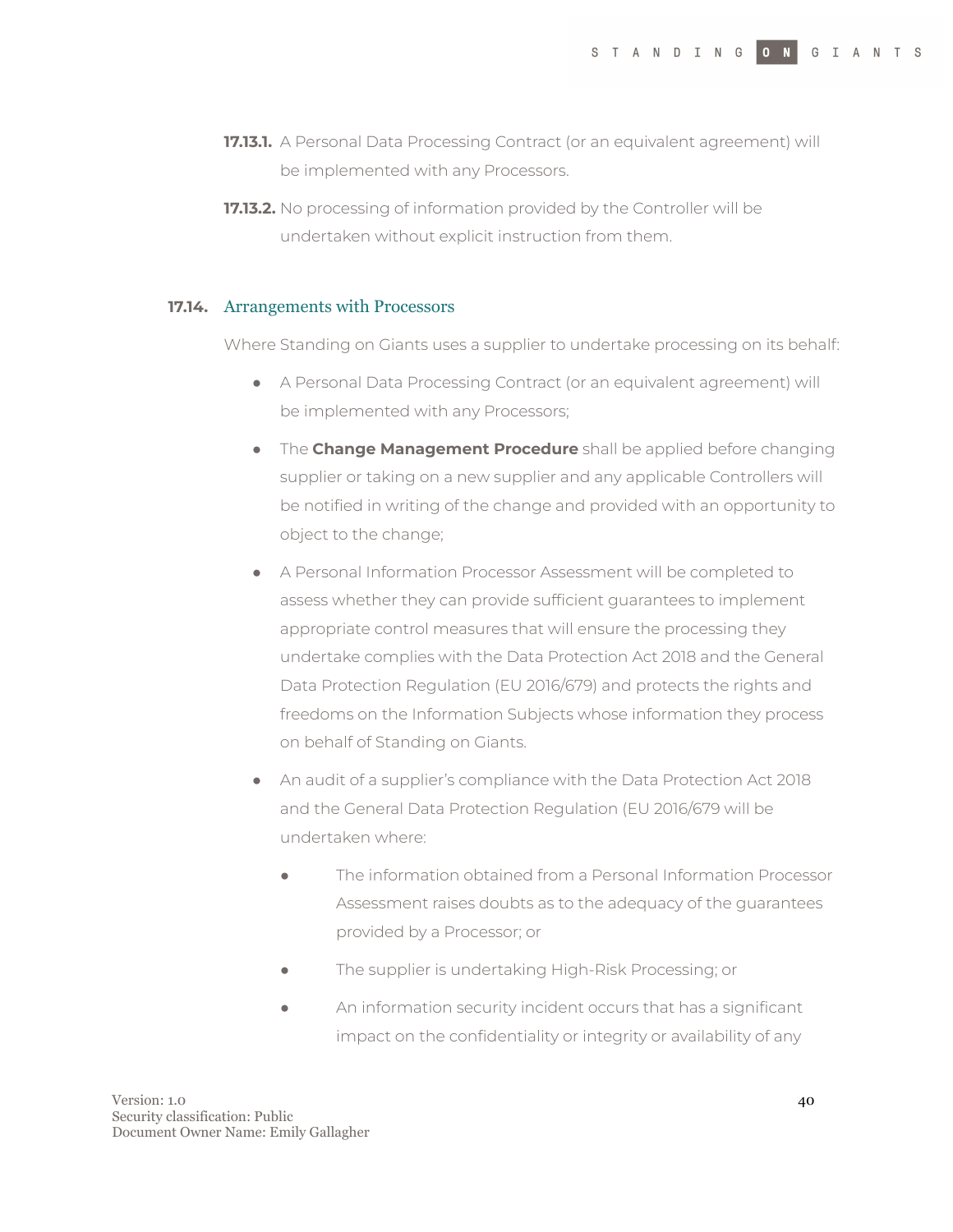Personal Information and following an investigation of the root cause of the incident, the controls and processes employed by the supplier are identified as having been a contributing factor.

#### **17.15.** High-Risk Processing

- **17.15.1.** A data impact assessment must be completed for any High-Risk Processing of Personal Information that Standing on Giants is a Controller of before any such processing is started.
- **17.15.2.** The results of the data impact assessment must be recorded in the **Personal Information Processing Register.**
- **17.15.3.** If a data impact assessment indicates that the processing would result in a high risk to the rights and freedoms of the Information Subjects whose Personal Information is being processed, then the **Head of Solutions** must consult with the Information Commissioner's office before any processing is started.

#### **17.16.** Personal Information Breaches

**17.16.1.** In the event of a Security Incident that compromises the confidentiality, integrity or availability of any Personal Information actions shall be taken and records maintained following the **Security Incident Management Procedure.**

### *18.0. Suppliers Policy*

- **18.1.** This sub-policy specifies the controls that need to be applied to all suppliers who can compromise the security of the organisation's information assets.
- **18.2.** This sub-policy does not apply to services supplied by individuals under the terms of an Employment Contract issued by the organisation.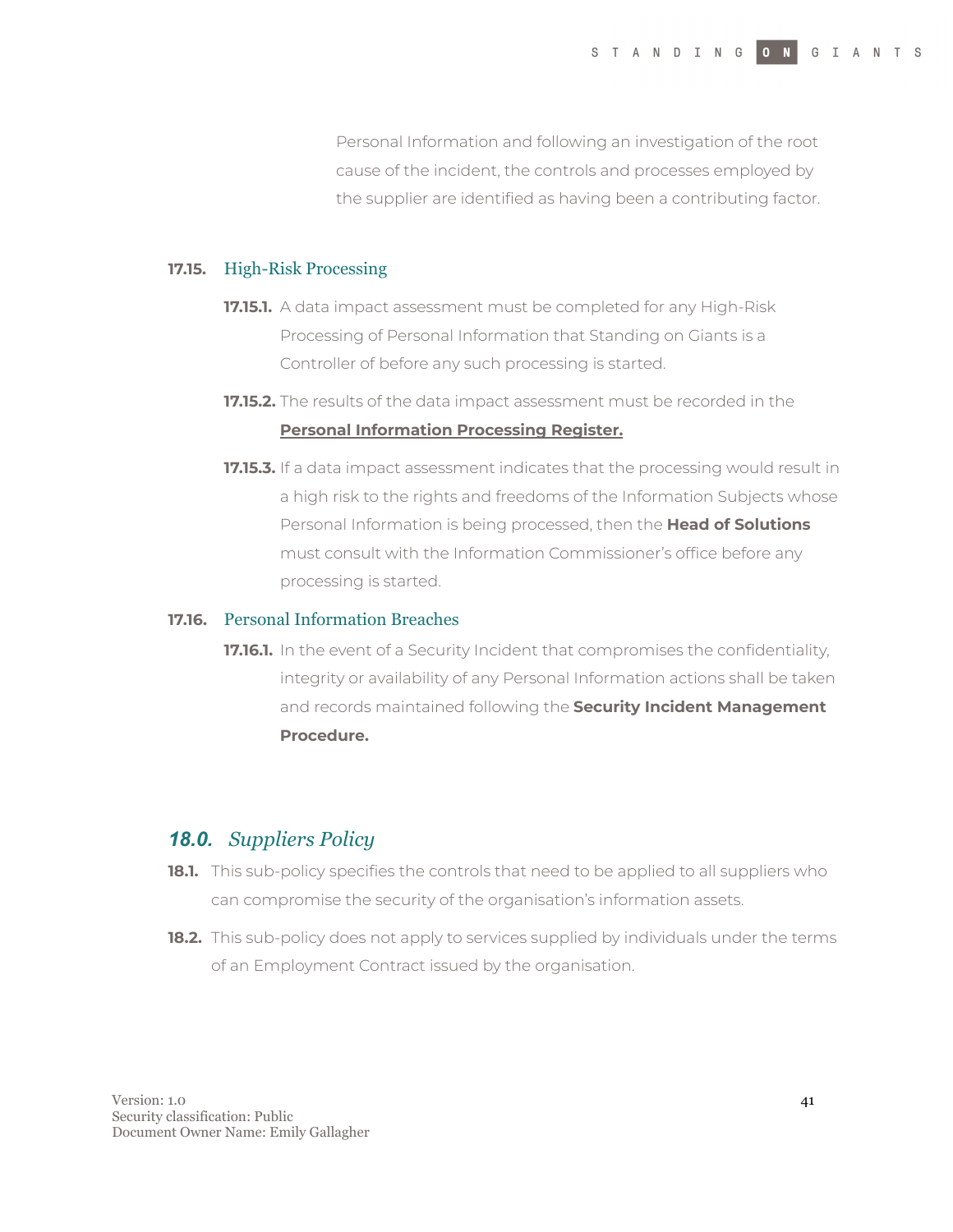#### **18.3.** Information security-critical suppliers (ISCS)

- **18.3.1.** The use of all ISCS must be approved by the **Head of Solutions**.
- **18.3.2.** This use of all ISCS who undertake processing of Personal Information on behalf of Standing on Giants must be done following the **Protection of Personal Information Policy**;
- **18.3.3.** Up-to-date records relating to the status of information about ISCS security controls, certifications and key personnel must be maintained in the **Approved Suppliers Register**.
- **18.3.4.** All information security risks identified that relate to the use of ISCS must be assessed and recorded in the **Asset and Risk Assessment Registe**r following the **Information Asset and Risk Management Procedure.**
- **18.3.5.** ISCSs must not deliver goods or services that are not covered within the scope of a current **Supply of Goods and Services Agreement**. The current **Supply of Goods and Services Agreement** must include the following information:
	- The scope of goods and services supplied by the ISCS is covered by the agreement;
	- The obligations of the ISCS to protect the organisation's information assets in respect of availability, integrity and confidentiality;
	- The obligations of the ISCS to comply with the organisation's Information Security Policy and relevant processes, policies and procedures in its ISMS, including acknowledgement of documents supplied by the organisation;
	- The minimum information security controls implemented and maintained by the ISCS to protect the organisation's information assets and the arrangements for monitoring their effectiveness;
	- The arrangements for reporting and managing security incidents, as per the Security Incident Management Procedure;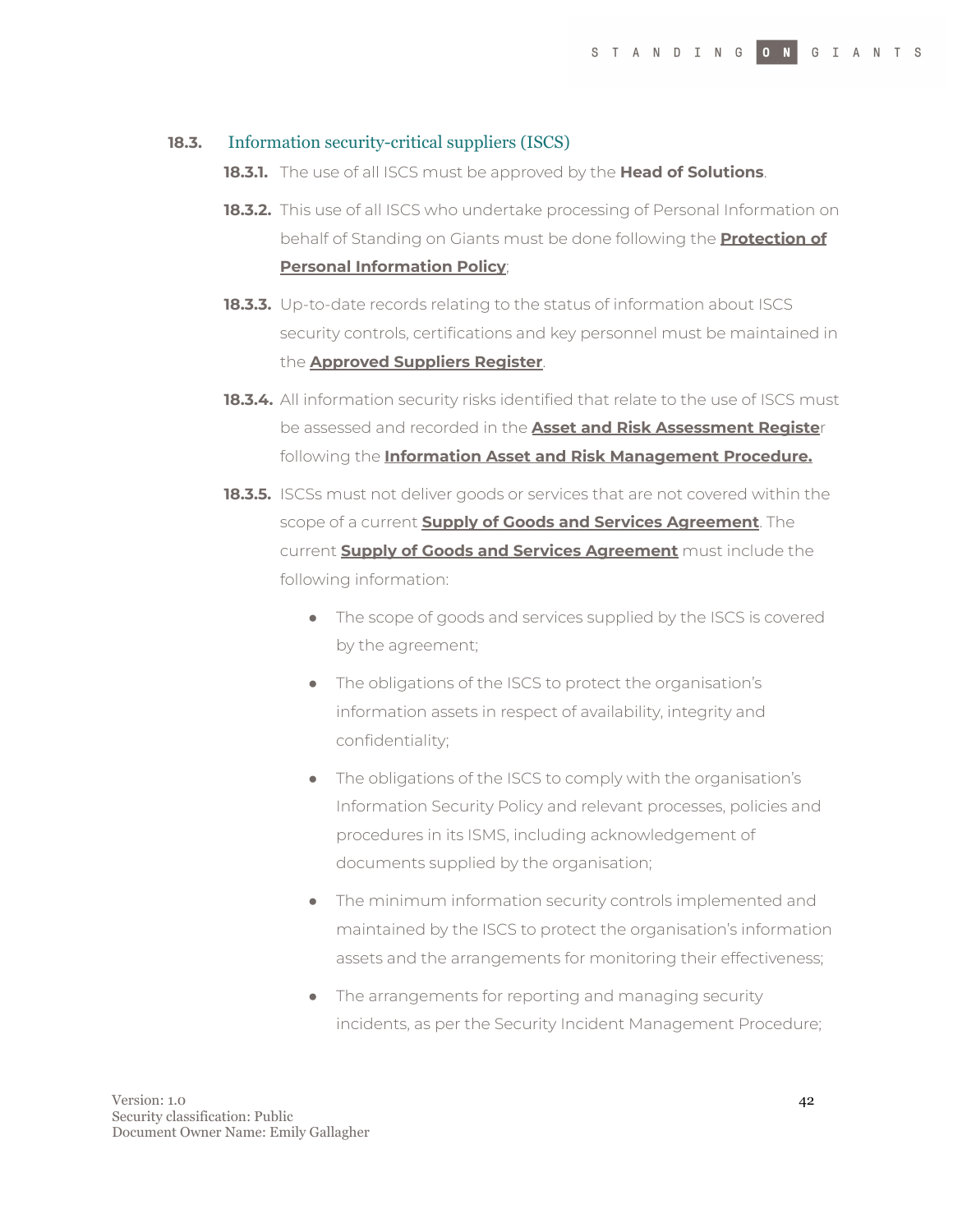- The arrangements for managing changes to any assets, as per the Change Control Procedure;
- The contact names of the persons employed by the organisation and ISCS with responsibility for information security;
- The defect resolution and conflict resolution processes.
- **18.3.6.** The information security controls detailed above should include the following considerations:
	- Subcontracting of the supply of goods and services by the ISCS to third parties;
	- Access control to the organisation's assets by ISCS employees and subcontractors;
	- Resilience, recovery and contingency arrangements to ensure the availability of any assets including any information processing facilities provided by the ISCS and/or the organisation;
	- Accuracy and completeness controls to ensure the integrity of the assets, information or information processing equipment/facilities provided by the ISCS and/or the organisation;
	- Processes and/or procedures for transferring information and/or information processing facilities between the ISCS, the organisation and other third parties;
	- Screening checks are undertaken on ISCS employees and subcontractors;
	- Awareness training for ISCS employees and subcontractors;
	- Any legal and regulatory requirements, including information protection, intellectual property rights and copyright, and a description of how it will be ensured that they are met;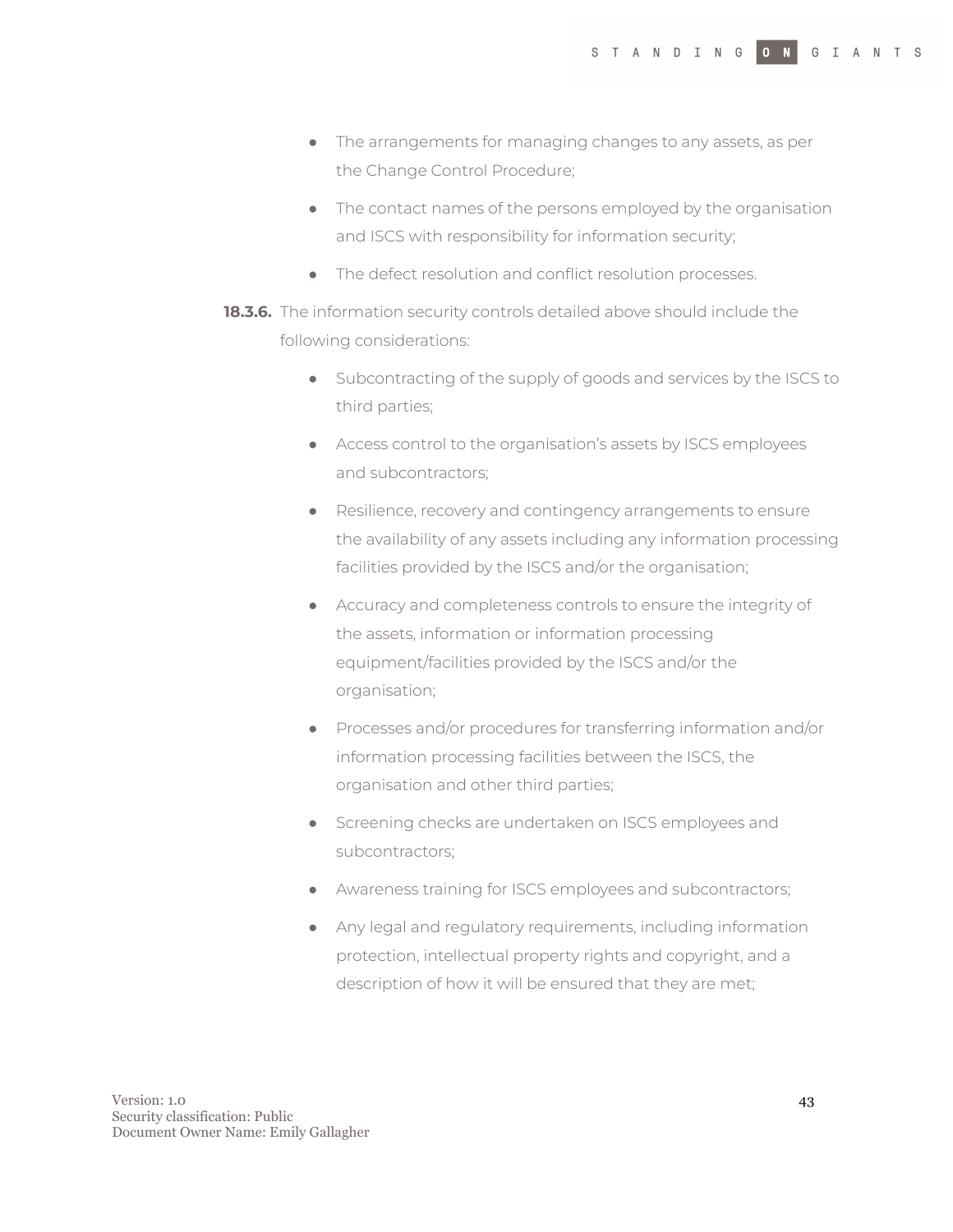- ISCS obligation to periodically deliver an independent report on the effectiveness of controls.
- It is the responsibility of the **Operations Manager** to create and maintain an **Approved Suppliers Register**.
- It is the responsibility of the **Operations Manager** to ensure that all suppliers are provided with up-to-date copies of the organisation's policies and procedures that are relevant to them.
- It is the responsibility of the **Operations Manager** to ensure that the information security controls specified in the **Supply of Goods and Services Agreement** are audited at a frequency of not less than once every 12 months by a qualified auditor.

## *19.0. Teleworking Policy*

**19.1.** This sub-policy specifies the controls that need to be applied to teleworking to minimise the risks to information security arising from the access, processing and storage of information assets at locations that are not under the control of the organisation.

#### **19.2.** Teleworking authorisation

- **19.2.1.** All teleworking must be approved by Each employee's line manager
- **19.2.2.** The scope of a teleworker's teleworking must be defined to include:
	- Authorised locations for teleworking, e.g. home, hotels, travelling etc.;
	- Equipment and electronic communication facilities to be used;
	- Access controls to the organisation's information processing facilities;
	- Any specific controls to be applied, e.g. use of equipment by other individuals.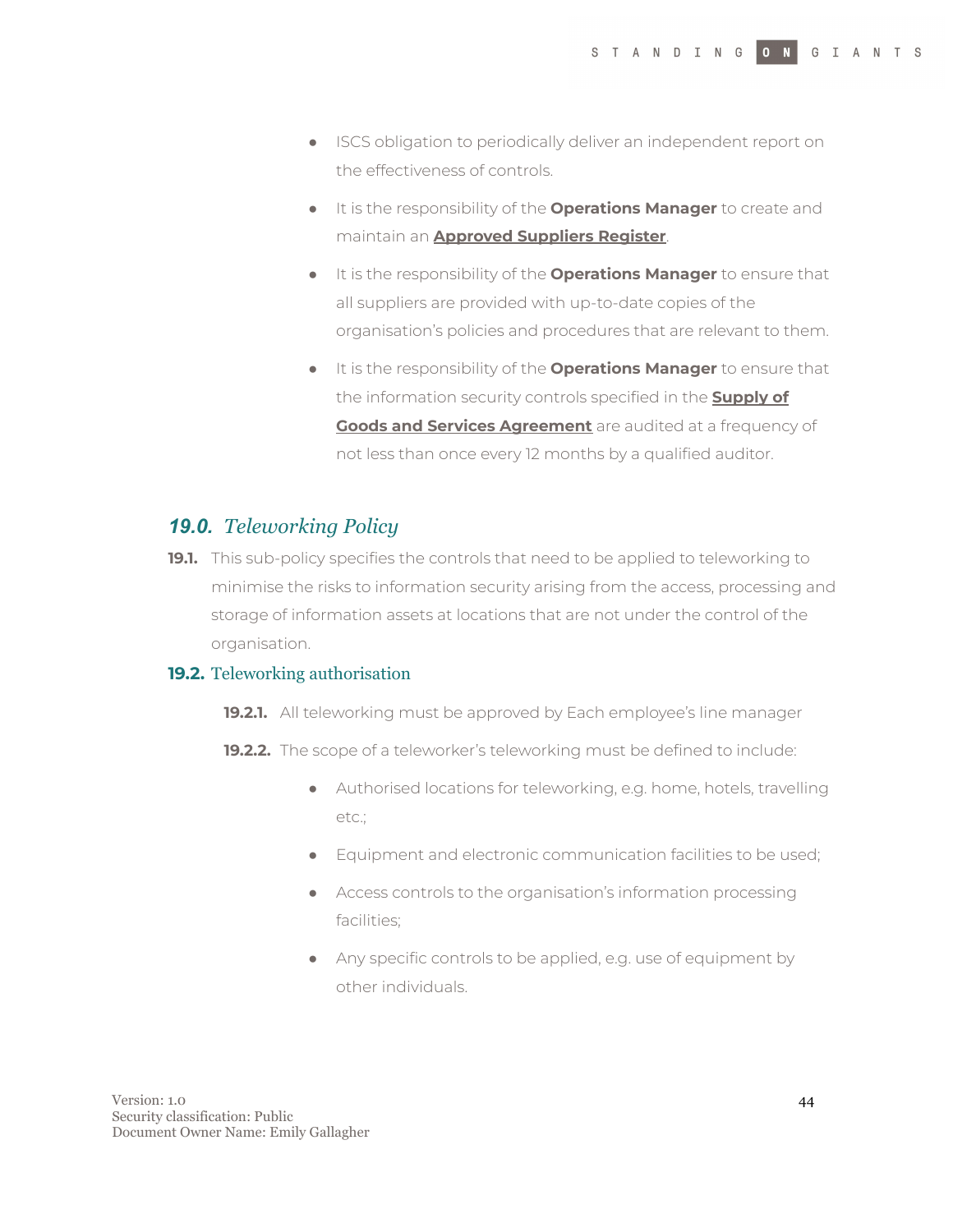## **19.3.** Accessing the organisation's information processing facilities from teleworking **locations**

- **19.3.1.** Teleworkers must comply with the **Access Control Policy**, **Acceptable Use of Assets Policy, Mobile Devices Policy** and the **Protection from Malware Policy** when connecting to the organisation's information processing facilities whilst teleworking.
- **19.3.2.** Remote access to the organisation's information processing facilities will be authorised by the **Operations Manager**.
- **19.3.3.** Remote access to the organisation's information processing facilities will be only accessible through a VPN.

#### **19.4.** Organisation-provided equipment for teleworking

**19.4.1.** Where equipment is provided to the teleworker for teleworking, the teleworker must comply with the **Acceptable Use of Assets Policy, Mobile Devices Policy** and **Use of Software Policy**.

#### **19.5.** Use of teleworker-owned equipment for teleworking

- **19.5.1.** Teleworkers are permitted to use their own equipment following the **Access Control Policy** provided:
	- The equipment is approved for use by the **Operations Manager**;
	- The equipment is only used following the approved scope of their teleworking and Section 16.2 of this sub-policy;
	- The equipment is not set to automatically connect to wireless networks;
	- All information assets are not saved locally on the equipment and are only accessed and saved on the organisation's information processing facilities;
	- All equipment used has the current version of its operating system installed, defined as a version for which security updates continue to be produced and made available for the equipment;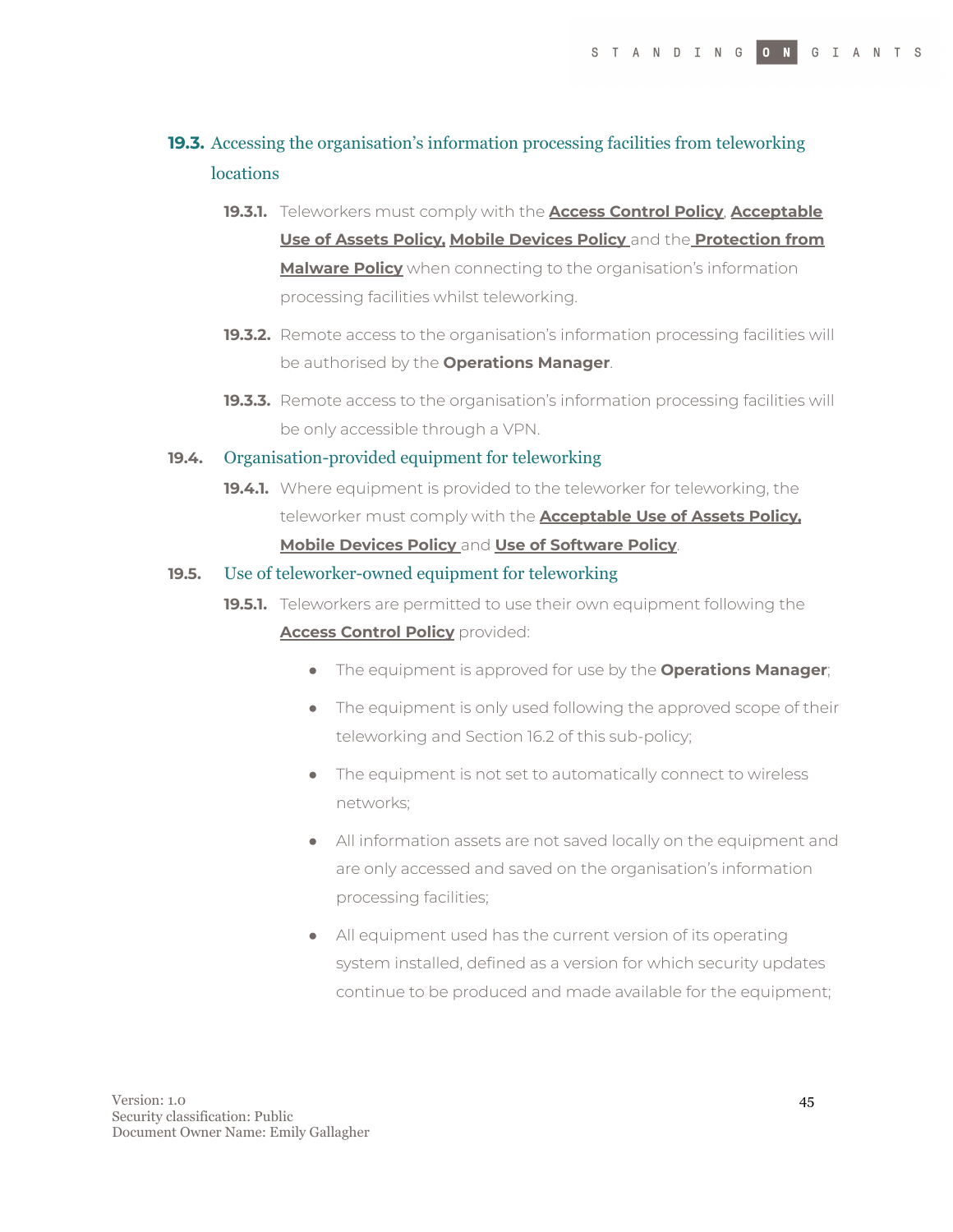- All equipment has anti-virus software installed that meets the requirements of the **Protection from Malware Policy**;
- All equipment has comprehensive password protection implemented for account access, application access and screensavers;
- All equipment is configured to "auto-lock" after an inactivity period of 5 minutes.
- **19.5.2.** The teleworker is responsible for ensuring the equipment is not accessed by any unauthorised person while the equipment is being used for work purposes.
- **19.5.3.** Teleworkers must take extra care when using any equipment for teleworking to protect it from theft and damage.
- **19.5.4.** Teleworkers must not allow individuals other than themselves to use the equipment
- **19.5.5.** The teleworker must report any loss or theft of any equipment that has been used for teleworking to the **Operations Manager**.
- **19.5.6.** The teleworker must notify the **Operations Manager** of the disposal of any equipment and be willing to pass, by mutual agreement, the equipment to the **Operations Manager** to remove any of the organisation's information assets that may still reside on it.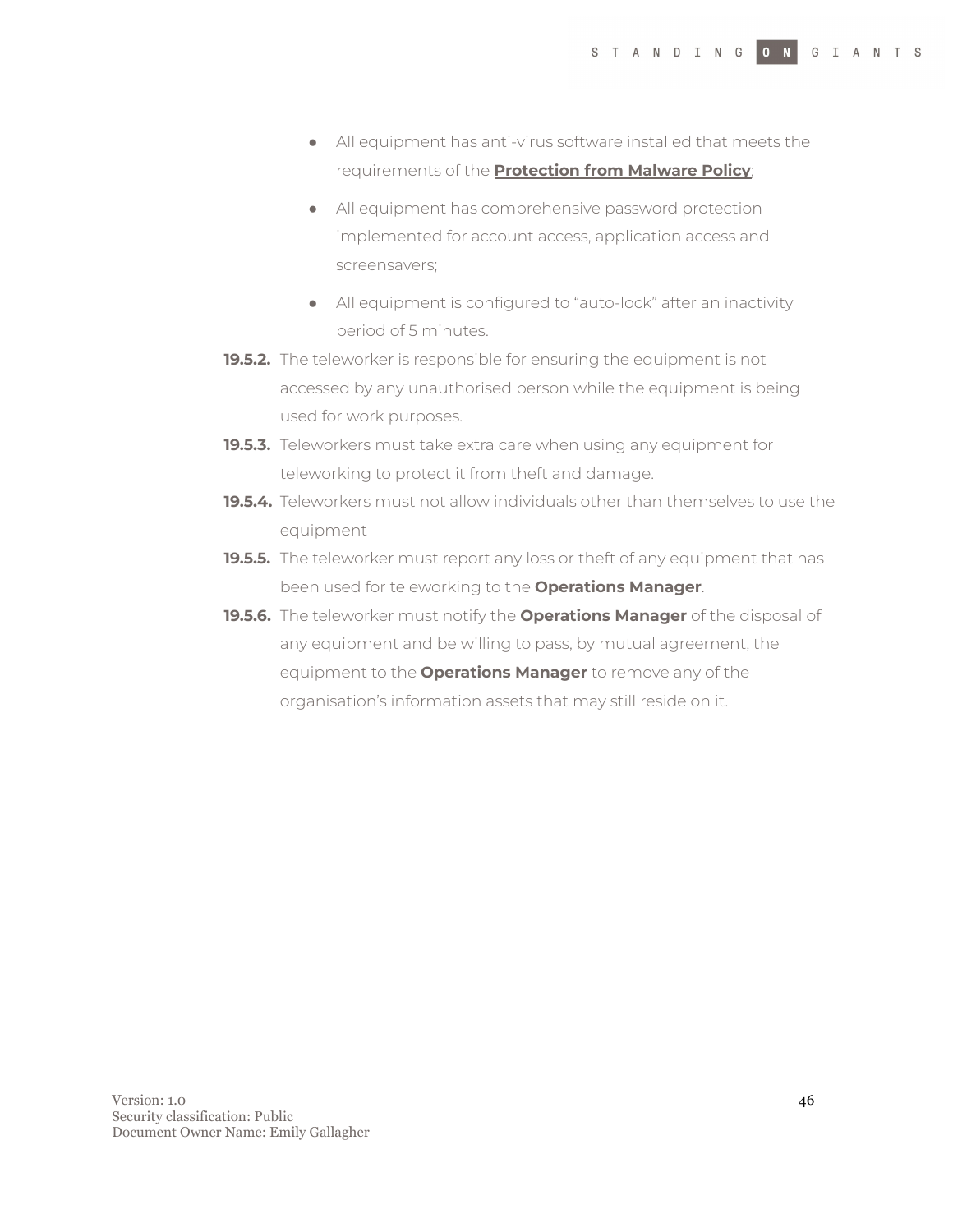## *20.0. Use of Software Policy*

**20.1.** This sub-policy specifies the controls that need to be applied covering the use and installation of software on any assets owned by or under the control of the organisation to minimise risks to information security arising from the misuse of software or the use of unauthorised or illegally obtained software.

#### **20.2.** Use of software

- **20.2.1.** Software must only be used in connection with authorised business use.
- **20.2.2.** Users of software must be authorised to do so following the **Access Control Policy**.
- **20.2.3.** Users must not make copies of any software provided by the organisation without the express written consent of the software publisher and the organisation.

#### **20.3.** Installation of software

- **20.3.1.** Installation of software onto an asset must be authorised by the **Head of Solutions** and must be done following the **Change Control Procedure** and **Backup Policy**.
- **20.3.2.** Users must not install, or in any way make use of, software from sources other than those provided by the organisation unless authorised to do so by the **Head of Solutions**.
- **20.3.3.** Any software installed must carry a valid license that covers the scope of use.